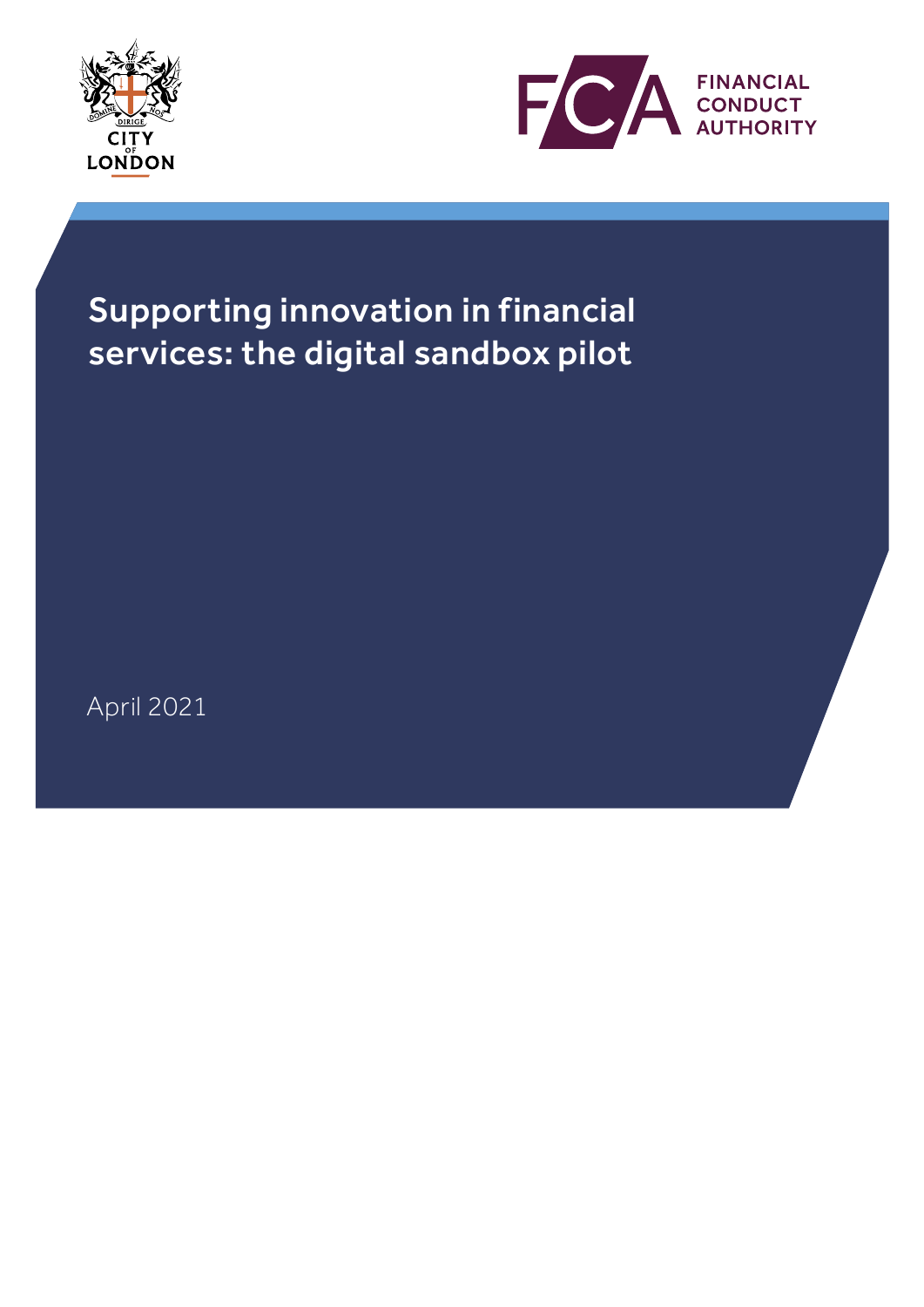## **Contents**

| $\mathbf{1}$                                                                           | Executive summary         | 3  |
|----------------------------------------------------------------------------------------|---------------------------|----|
| 2                                                                                      | Introduction              | 6  |
| 3.                                                                                     | Digital sandbox overview  | 7  |
| 4                                                                                      | Summary of pilot feedback | 16 |
| 5.                                                                                     | Lessons learned           | 23 |
| 6.                                                                                     | Next steps                | 30 |
| Annex 1<br>Data assets available to participants<br>in the digital sandbox pilot<br>31 |                           |    |
| <b>Annex 2</b><br>Overview of participants' digital sandbox solutions<br>32            |                           |    |

## **Sign up** for our news and publications alerts

See all our latest press releases, consultations and speeches.

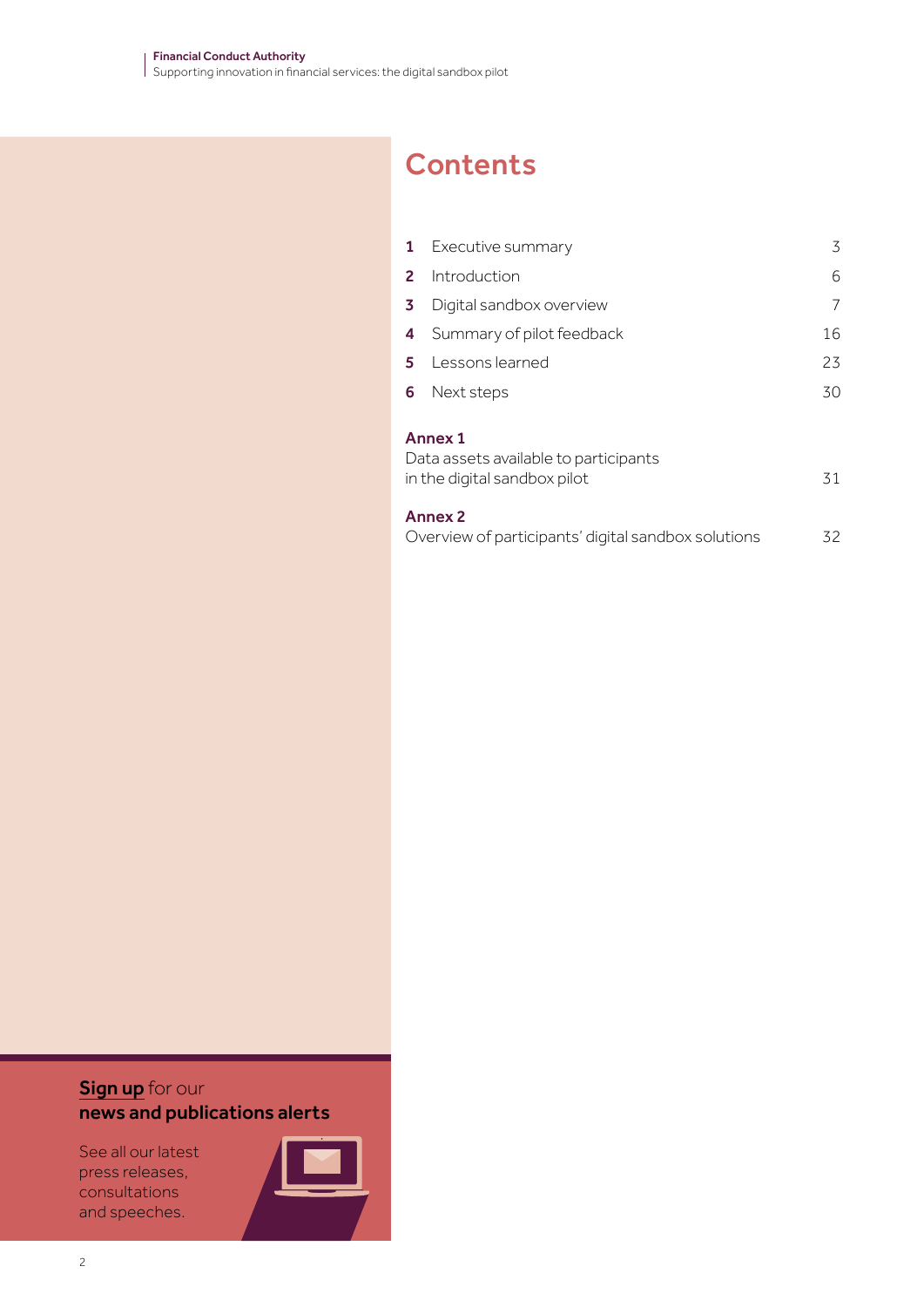## 1 Executive summary

- **1.1** The Financial Conduct Authority (FCA) has developed a range of tools to foster a regulatory environment to help promote innovation in financial services.
- 1.2 Through our initiatives such as the Regulatory Sandbox and TechSprints, we have been able to accelerate responsible innovation, and have helped other regulators establish similar services around the world. Running our suite of market facing services has provided us with rich and valuable insights into the challenges and opportunities facing innovators. In an increasingly digital landscape, we are keen to ensure our services support the needs of an industry moving at pace, and to explore new ways we can support responsible financial services innovation.
- 1.3 Increasingly, innovative new products and services are data centric. We identified an opportunity to support market innovators in the development of financial services 'Proofs of Concept' (PoCs) through the creation of the world's first regulatory digital testing environment.
- 1.4 In partnership with the City of London Corporation (CoLC), we piloted the 'Digital Sandbox' to provide support to innovators. We also wanted to use this opportunity to measure the efficacy of a digital testing environment and rapidly gain user feedback to inform future iterations.
- 1.5 Since the pilot concluded, the Kalifa Review of UK FinTech has recommended that a permanent digital sandbox be created to encourage further collaboration within UK financial services. The Review suggests that these efforts be led, in the short to medium term, by the FCA. We are committed to playing a leading role in the further development of the digital sandbox concept and have outlined below our next steps regarding both iterating and improving the pilot and exploring the options for a future and permanent operating model.
- **1.6** In the spirit of collaboration and fostering an innovation-friendly ecosystem, we are sharing our insights and findings with stakeholders. In this report, we provide an overview of the digital sandbox pilot, evaluate how it was used by participants, and the key lessons learned for future iterations. We hope this will contribute to the current dialogue surrounding innovation, as well as be of interest to regulatory peers, as we look to progress future iterations of the digital sandbox.

## Key lessons

- 1.7 Ninety four organisations applied for the digital sandbox pilot. Twenty eight were selected to take part in an 11-week pilot which ended February 2021.
- 1.8 The pilot gave participants access to a range of development tools, such as synthetic data assets for testing and developing PoCs, an API marketplace, a coding environment, as well as access to expert mentors and observers.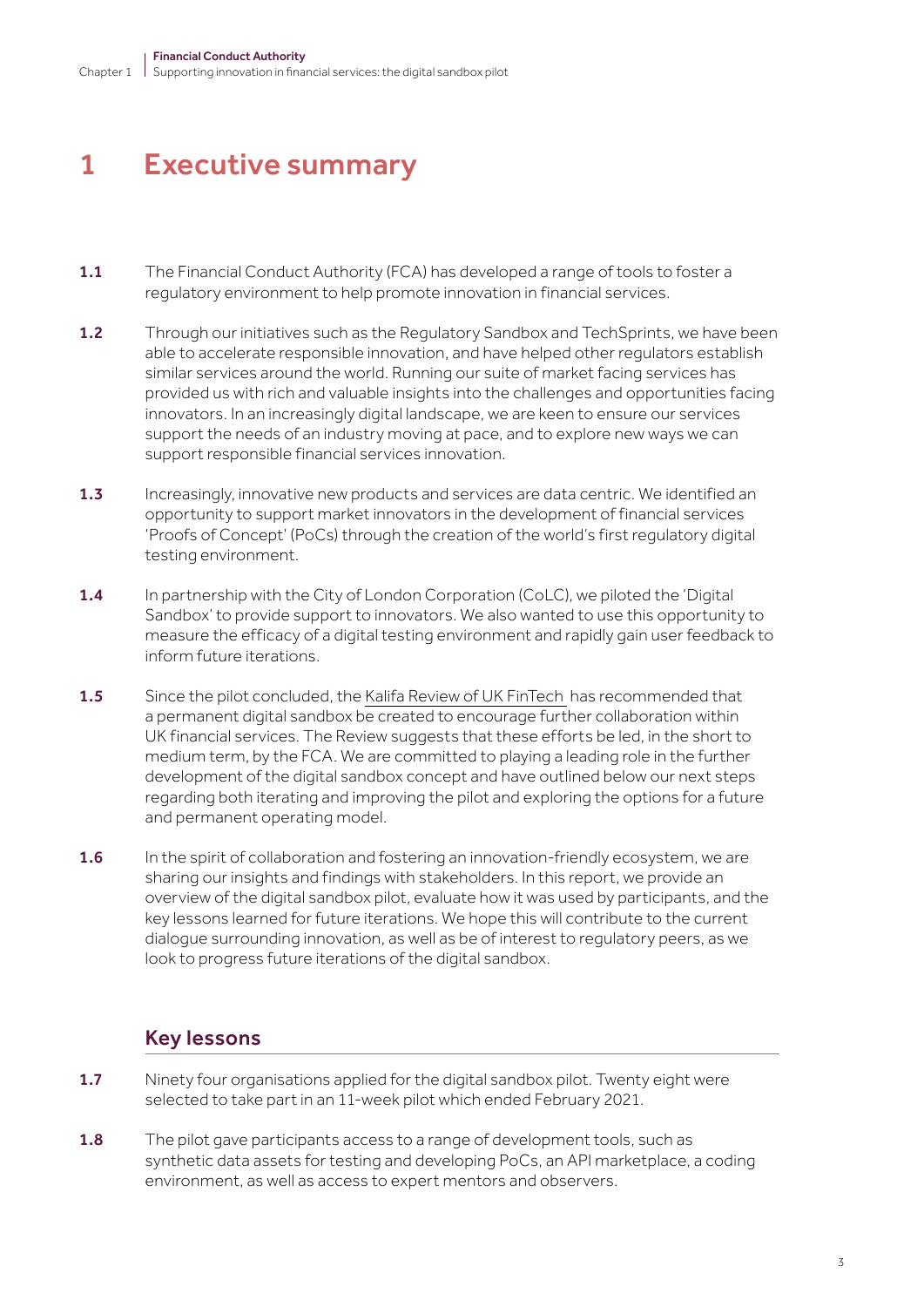1.9 While it is too early to assess the long-term outcomes for participating firms, our on-going evaluation and feedback from participants has indicated a range of benefits. These include accelerated product development, validating and improving AI and machine learning models, refining business plans, and networking within the pilot ecosystem. This feedback was collected throughout the pilot, via entry and exit surveys, structured interviews, an independent evaluation, and usage analytics from the platform.

#### 1.10 The key lessons from the pilot:

- There is significant industry demand, particularly from early-stage firms and startups, for a digital testing environment. Analysis and feedback indicated that access to data and the benefits of an ecosystem convened by the regulator were the biggest underserviced market needs.
- Access to the digital sandbox was successful in accelerating early stage PoC development and improving product design, to varying degrees. However, we received valuable feedback on changes to the testing environment which would enable participants to make further progress.
- The synthetic data was the most valuable feature cited by participants while simultaneously the one with greatest potential for improvement. Notably, referentially linked data sets (see feedback summary) and more granular data would enable more effective testing, and for products to be developed further.
- Future cohorts should have a narrower focus. The pilot covered 3 broad areas exacerbated by the Covid-19 pandemic; scams and fraud, consumer vulnerability, and SME financing. A narrower focus in the future would result in more sustained engagement from a closer-knit ecosystem, and fewer data assets being required to meet the use cases, resulting in greater depth and granularity for those produced.
- The core set of tools/features made available in the pilot successfully met an underserviced market need. Participant's did not want additional tools but instead suggested improvements to the available tools. Moreover, certain features such as the API marketplace and integrated development environment (IDE) delivered limited added value for participants and could be de-prioritised for future versions
- The application and approval process should be brought forward, and successful applicants onboarded earlier in the process. Participants should then be involved in the data generation process so that data could be tailored to match their development needs
- Participants would benefit from a more structured journey through the cohort, rather than the digital sandbox being a 'self-service' platform. The expectations of expert mentors should also be clarified and formalised, to tackle inconsistent contributions.
- 1.11 The vast majority of participants (84%) reported that access to the sandbox had accelerated their product development, with the greatest estimated gain being 18-24 months. However, there was a wide spectrum of utility, with a minority reporting more marginal benefits. These cases tended to be where participants ultimately found that the data sets provided were not sufficiently realistic or granular to meet their use case requirements and so did not accelerate their product development.
- 1.12 However, participants often found that they derived other benefits particularly through collaboration with other teams and expert mentors. These included pivoting business models or better customer understanding and product design. In general, earlier stage firms found the features of the digital sandbox more useful than more mature participants.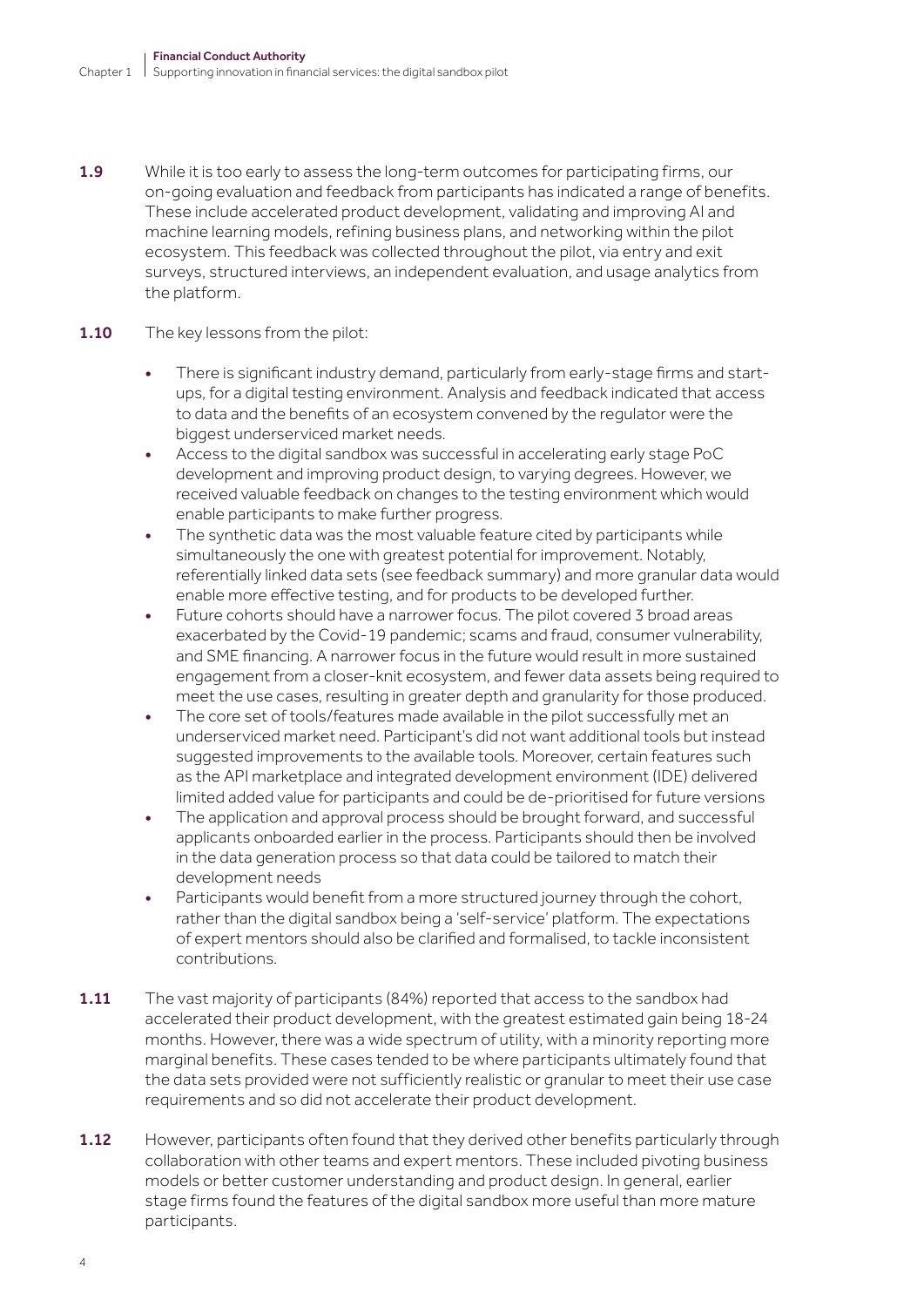## Next Steps

- 1.13 Based on the feedback collected throughout the pilot and an independent evaluation, and to support the Kalifa Review recommendation of a permanent digital testing environment, the FCA and CoLC will:
	- Run a second cohort of the digital sandbox in late 2021.
	- Further iterate and improve the digital sandbox testing environment by incorporating the lessons learned from the initial pilot and making the suggested improvements to the platform.
	- Expand on the use of the digital sandbox testing environment to highlight the opportunities and value it contributes to the financial services ecosystem.
	- Focus the efforts of this second cohort around the theme of Sustainability/ climate change to support the UK's green finance ambitions ahead of hosting COP26 in November 2021.
	- Explore, with industry and other stakeholders, viable sustainable operating models for a future, permanent version of the digital sandbox.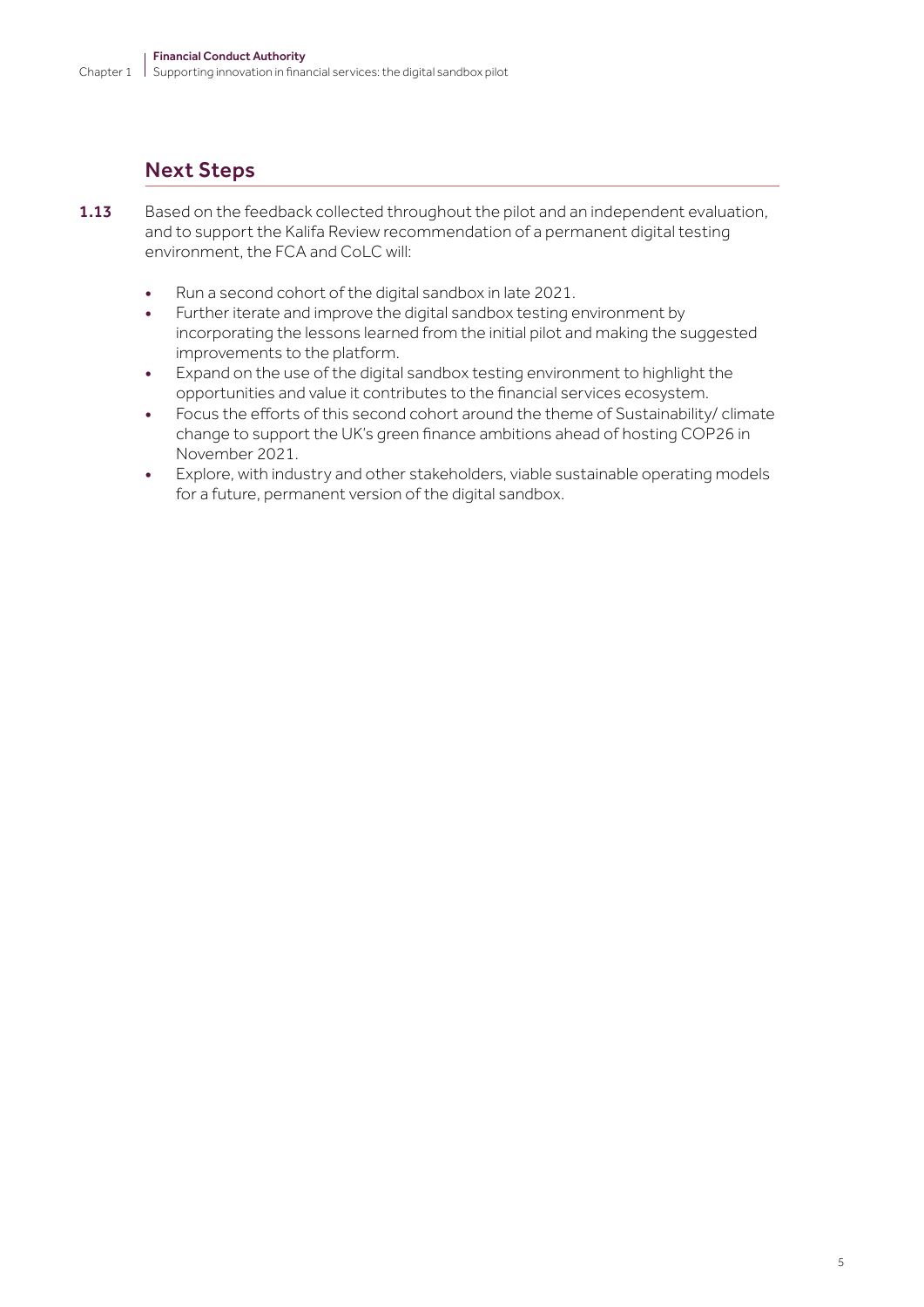## 2 Introduction

- 2.1 The digital sandbox pilot was launched by the FCA and CoLC to test the efficacy of a novel service to support innovation in financial services.
- 2.2 Our engagement with industry and experience running innovation services like TechSprints and the Regulatory Sandbox indicated that a digital testing environment would be a valuable addition to the ecosystem. Research suggested it would enable rapid prototyping and proof of concept development, enabling technology solutions to be tested and improved, providing exposure for promising innovative developments, and fostering a collaborative ecosystem that promoted diversity of thinking and cross-pollination of ideas. This would benefit innovators by reducing time to market, improving the quality of solutions, and reducing early-stage development costs. Ultimately this could lead to positive outcomes for consumers and markets, in the UK and beyond.
- 2.3 The pilot aimed to stimulate and support greater levels of innovation in financial services by providing access to a suite of tools and features, thereby:
	- providing support to innovators in financial services
	- validating the hypothesis that creating a digital testing environment would benefit financial services innovation
	- collecting feedback to iterate the sandbox model both during the pilot, as well as to inform future versions
- 2.4 This report details the process and operating model established for the pilot, the progress it made against identified success criteria, the key lessons learned, and recommendations for future iterations of the digital sandbox.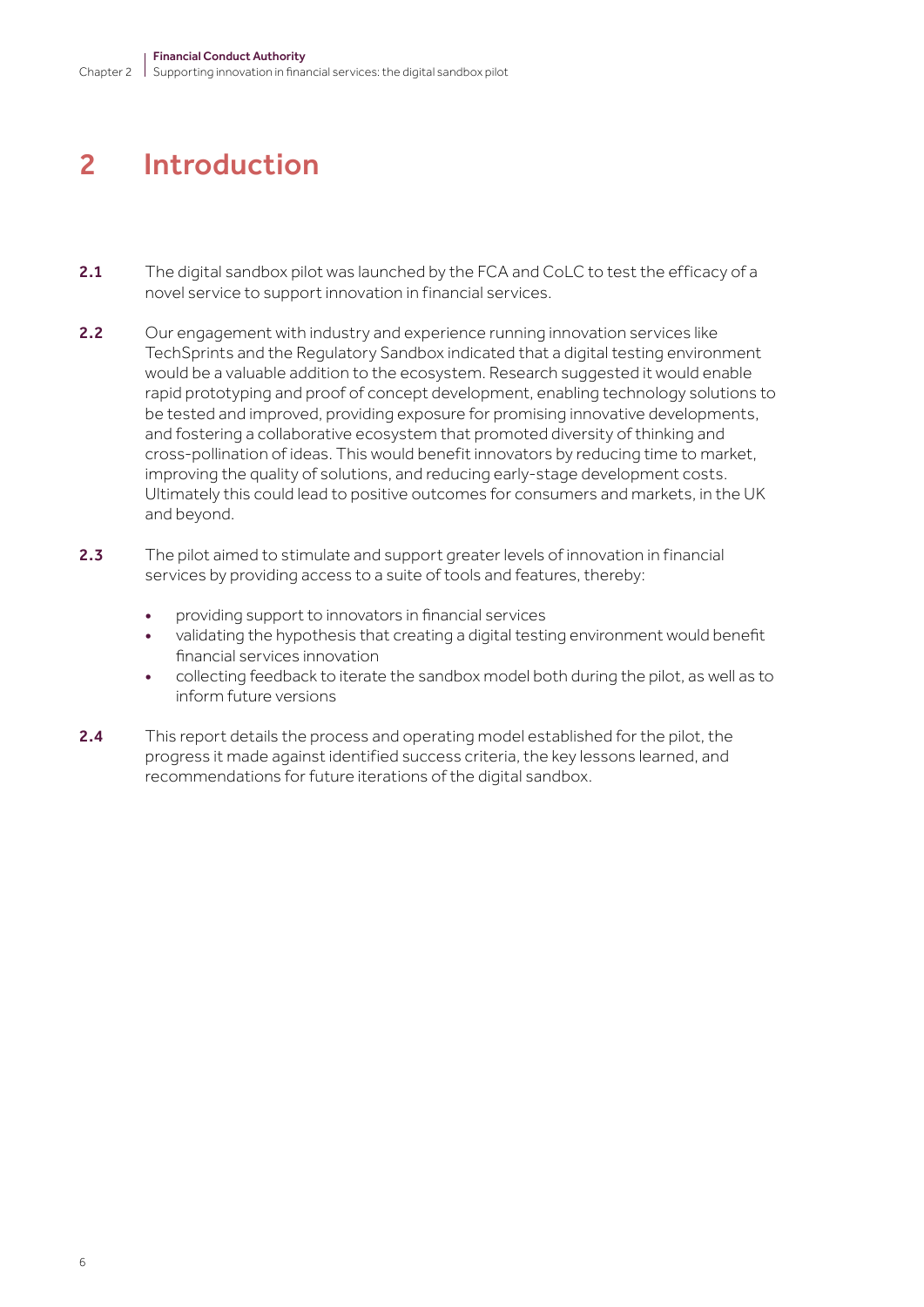# 3 Digital sandbox overview

## Concept

- 3.1 The FCA has an objective to promote effective competition in the interests of consumers. An essential component and key driver of effective competition is innovation. In addition to providing inventive solutions to meet consumers' needs, innovation enables agile start-ups to challenge incumbents, while driving incumbents to compete harder to retain customers. Innovation can also help to reduce standard operating costs and as a result reduce barriers to new entrants.
- 3.2 Since its inception in 2014, the FCA's Innovation division (formerly 'project innovate') has a evolved a suite of market-facing services to support innovative firms and drive improved competition.
- 3.3 While there is no 'one size fits all' journey for an innovative new product or business, the FCA's services are designed to support firms at multiple levels of maturity. This includes, from initial ideation and proof of concept stages, to obtaining authorisation, and scaling internationally through cross-border testing.
- 3.4 Increasingly, data is playing an ever more prominent role in financial services and financial services innovation. As financial services become steadily more digital, through both new market entrants and large-scale digital transformation at incumbents, the FCA has seen an increasing demand for support services that focus on data and data access.
- **3.5** Our experiences running TechSprints, the Regulatory Sandbox, Direct Support and the Advice Unit have indicated that there is a missing rung on the ladder in early stage development. TechSprints in particular have highlighted the importance of access to consumer and market data to potential new market entrants to enable them to develop, test, and demonstrate the value of new solutions. They have also shown the value of collaboration and cultivating focused networks to tackle long standing and complex issues in financial services.
- 3.6 The FCA has frequently received requests from both TechSprint participants and from firms applying to the regulatory sandbox for access to a different type of innovation service, to assist at the early, 'proof of concept' stage of product development.
- **3.7** The UK's 'pro-innovation' regulatory environment has been frequently cited as a key factor in the sustained growth of UK FinTech and RegTech. It is important for this regulatory approach to continually evolve and develop in order to meet market requirements.
- 3.8 Similarly, CoLC is committed to supporting competitiveness of the UK's financial and professional services sectors. This includes enhancing the UK's position as a global leader in technology and innovation, which is made possible by the development of emerging technology products.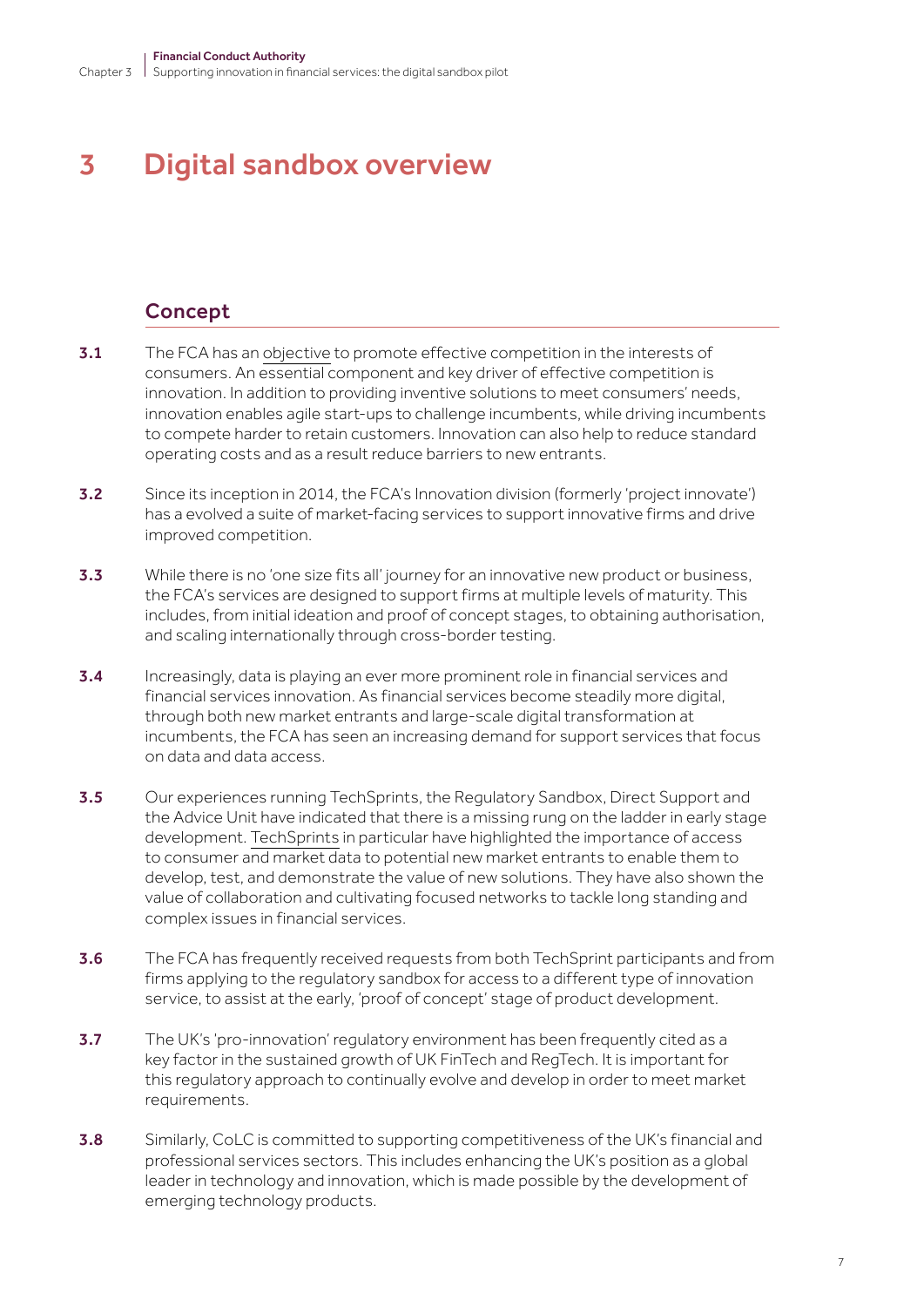- 3.9 CoLC's approach is to facilitate adoption of technology and to support the sector in developing, scaling and launching solutions to market more quickly. Frequent feedback from business engagement has suggested that technology solutions have difficulty demonstrating legitimacy to the market, and that access to data was required to do so. At the same time, financial and professional services continue to face challenges that are not addressed by the solutions currently available within the market. Put simply, there is a gap. CoLC were interested in finding ways and means to increase collaboration and communication to address this disconnect and to provide support to enable products to develop.
- **3.10** These mutual areas of interest led to the FCA and CoLC ('the Working Group') entering into a collaborative agreement to explore options for a digital testing environment – the digital sandbox pilot.

*Figure 1 – Example of an innovative product/solution lifecycle and interaction with FCA innovation support services. The Kalifa Review of UK FinTech has proposed a 'ScaleBox' Concept with supporting recommendations to address the gap for firms at the scaling stage. The FCA, CoLC and others are exploring implementation of these recommendations.*

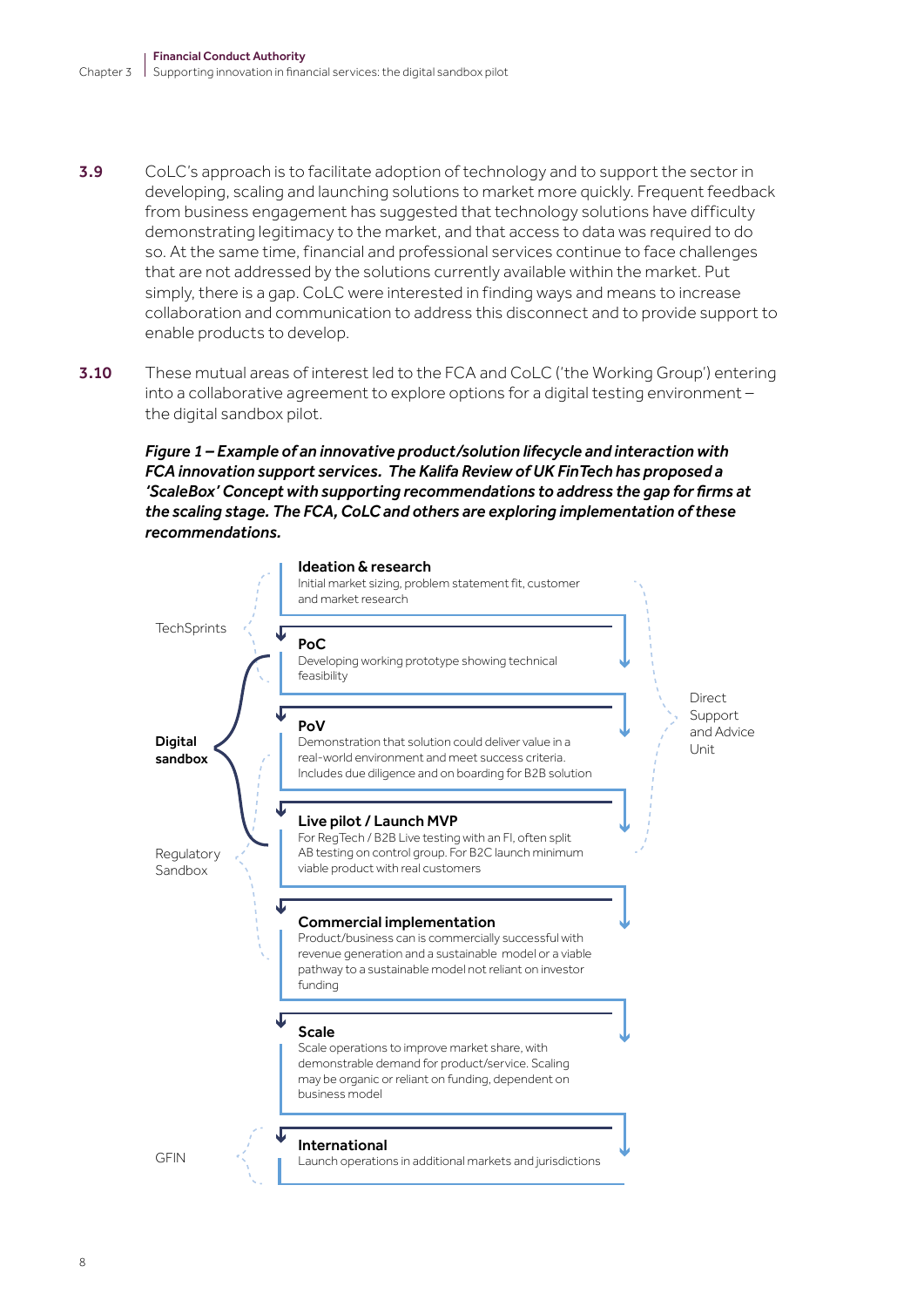- 3.11 In early 2020 the FCA ran a series of consultations and workshops with stakeholders to identify the tools and features that participants would find valuable in a digital testing environment aimed at helping early stage product development. The FCA had also previously asked Innovate Finance to undertake consultation on the feasibility of an industry sandbox, with a similar feature set, in 2017. The consultation received highly positive feedback, but ultimately the blueprint produced was not taken to production, given the start-up costs and diffused benefits across a range of stakeholders.
- 3.12 Based on the findings of these workshops and recommendations made by Innovate Finance's Report, we established a proposed set of features for a digital sandbox pilot.

### Overview of features

- **3.13** We know the value that ready access to data and a collaborative network brings for innovators to rapidly build and test PoCs.
- 3.14 More established financial institutions have also indicated that a collaborative environment overseen by the regulator, as well a greater signalling of regulatory interest in specific areas of technology, would provide greater internal impetus to engage with innovative providers and/or develop new solutions in-house.
- 3.15 The FCA also receives requests for support from firms which don't meet the eligibility criteria of the regulatory sandbox, but whose proposals may nonetheless deliver desirable innovations in UK financial services.
- 3.16 Based on the insight gained from the engagement with its innovation services, the FCA determined that the pilot digital sandbox should provide participants with the following features:

#### Readily accessible synthetic and other data assets

- 3.17 Access to synthetic and other GDPR-compliant data assets to enable testing, training and validation of prototype technology solutions. For example, transactional banking data sets, SME lending data and customer accounts. Within the pilot environment, these data sets could be accessed either via an API or through an integrated Jupyter Notebook (which enabled participants to process and analyse large volumes of data).
- 3.18 Additional publicly available data assets were also provided where these were expected to have relevance to the use cases. See annex 1 for a summary of the synthetic data that was made available to participants.

#### An API marketplace

3.19 An Application Programming Interface (API) marketplace where digital service providers could list and provide access to services via APIs. These test APIs enabled innovators to connect and test multiple integrations amongst several existing providers.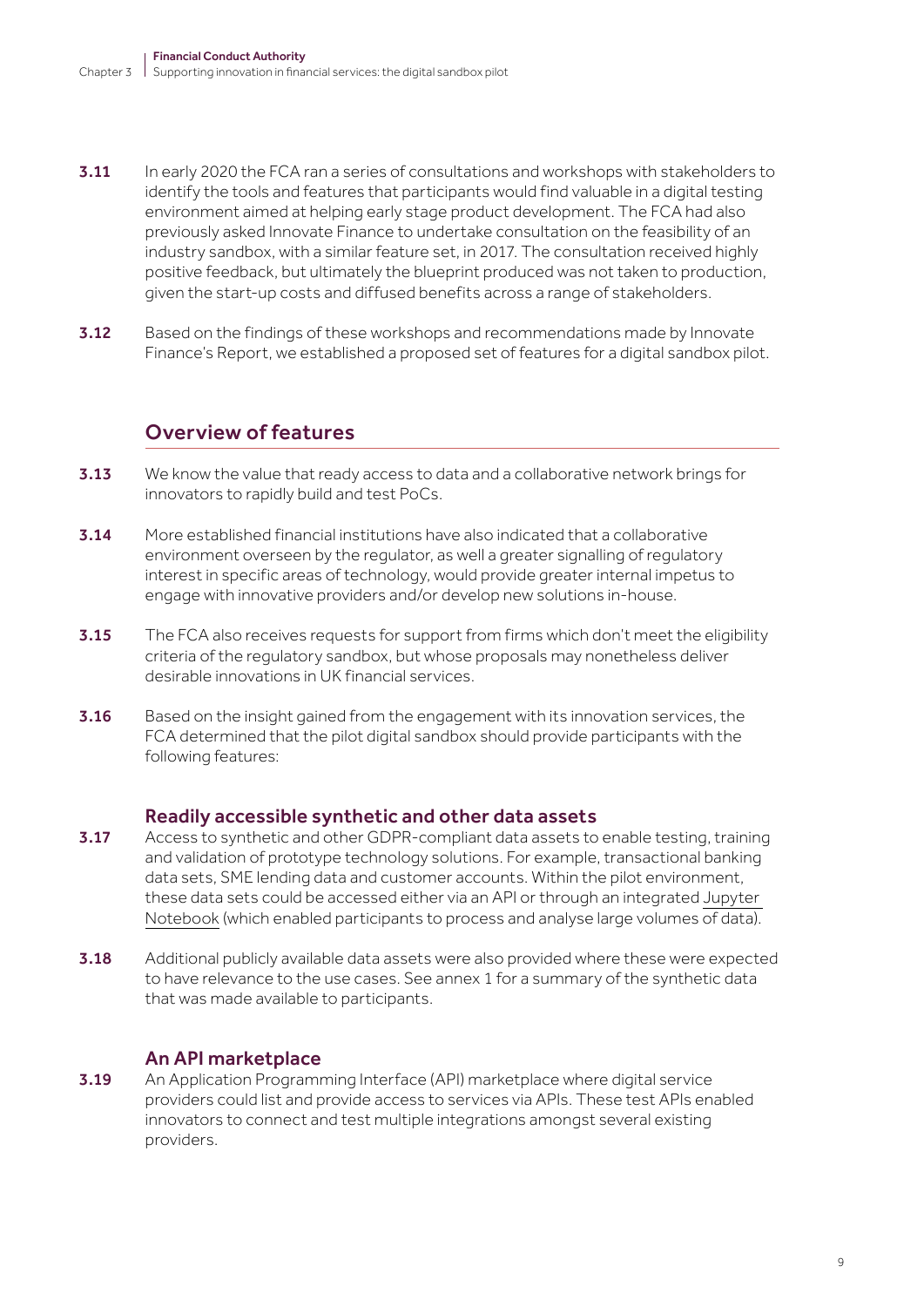#### Integrated development environment (IDE)

3.20 A coding development environment in which applicants could write and test code collaboratively.

#### A collaboration platform

**3.21** A platform including communications features such as direct messaging, access to a group of expert mentors, and community showcase spaces, to facilitate an ecosystem of key organisations to provide support and input to digital sandbox participants. Within the pilot this included experts from financial institutions, academia, government bodies, venture capital, and charities.

#### An 'observation deck'

3.22 A demonstration area to enable regulators and other interested parties to observe in-flight product testing at a technical level and provide channels to engage with the cohort.

#### The use of synthetic data

For many firms access to financial data is key to developing new and innovative products. However, financial data relating to customers (such as banking or transactional data) contains personally identifiable information and is subject to strict obligations under GDPR. Legal analysis concluded there is not a sufficient legal basis for the sandbox to make large volumes of real personal data available for market competition and innovation purposes.

One way to address this could be the use of pseudonymised and anonymised data – data that have been stripped of attributes in order to make reidentification of real persons difficult. Nevertheless, such data still carries a privacy risk that it can be reverse engineered or combined with other data sets to identify real person(s). In order to provide useful data that is privacy compliant, we therefore chose to generate and make available synthetic data to participants.

Synthetic data is not 'real' data created naturally through real-world events, rather it is 'created' data generated to replicate the statistical components of real data. In the context of the pilot, the key advantages of providing synthetic data was its utility to train machine learning models and its ability to overcome the barrier of privacy preservation to enable the sharing of data sets, thereby increasing the potential for collaboration and testing.

#### Synthetic data generation – the 'DataSprint'

In July 2020 the FCA hosted a 'DataSprint', before the launch of the pilot. The objective of the DataSprint was to develop, in collaboration with financial services industry participants, innovators, academics, technologists and data scientists, some of the synthetic data assets to be used by pilot participants. It also provided a unique opportunity to explore different methodologies of synthetic data generation with leading data scientists from industry and academia.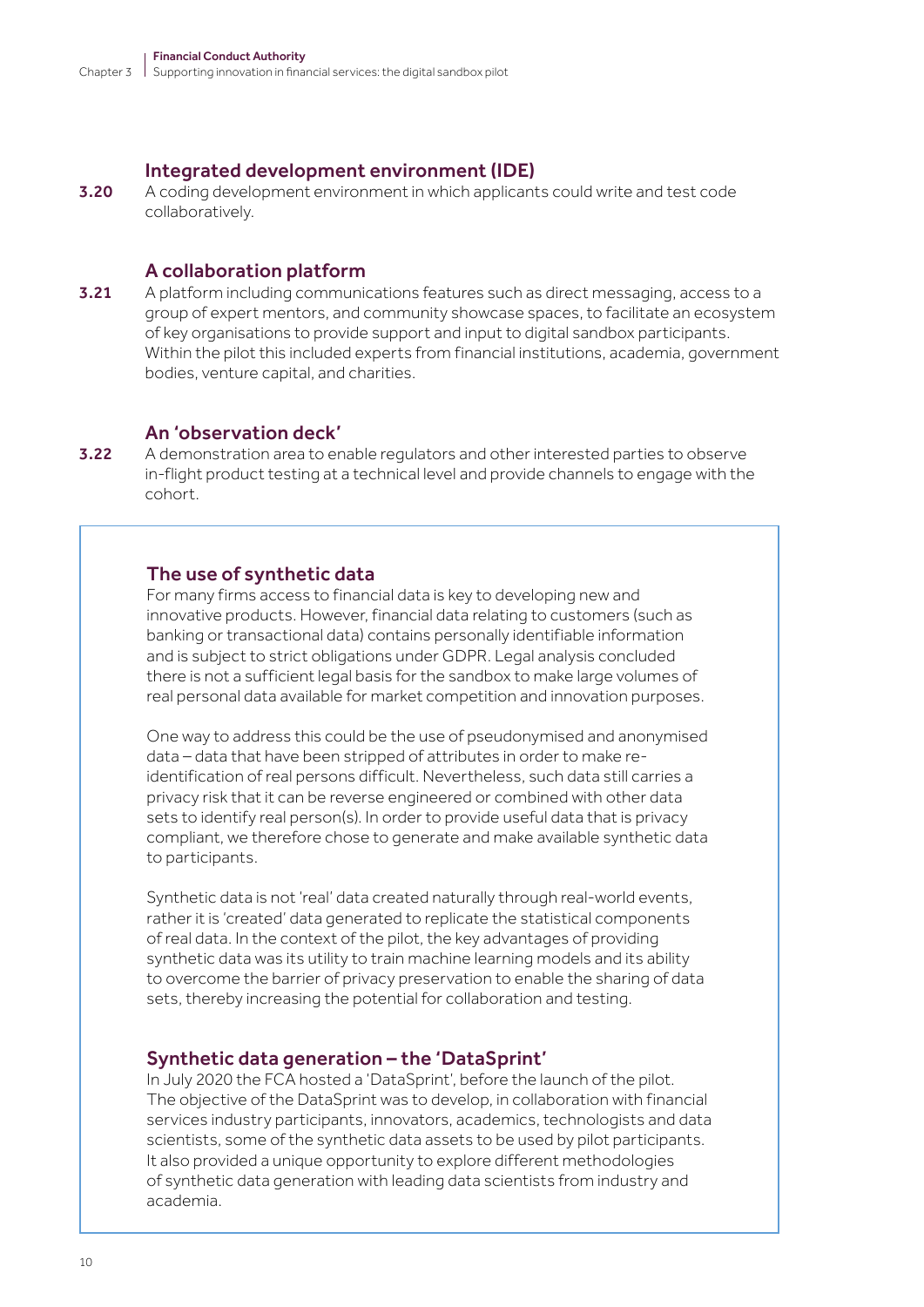Over 100 industry participants voluntarily took part in the 3-week event and were divided into 2 main groups:

- data science experts to generate synthetic data
- industry experts who could define typologies and behaviours to be coded into data sets.

The primary method of synthetic data generation was a technique called 'agent-based modelling' where algorithms were used to generate behaviours and patterns that were reflected in the data sets. Generative Adversarial Networks (GANs) were also utilised at the DataSprint. These are a type of deep learning model, where two algorithms are trained together, with a generator model trying to produce synthetic results until they consistently 'fool' an identifier model that can no longer identify if the data are real or synthetic. The DataSprint was also supported by the Alan Turing Institute, who provided valuable input by repeatedly benchmarking the produced data against real data to improve its accuracy.

## Overview of the pilot

#### Use cases

- **3.23** Through consultation with a series of internal and external stakeholders the Working Group developed use cases around 3 topics. These topics were selected on the following criteria, that:
	- they were areas that had been impacted or exacerbated by Covid19
	- synthetic data generation was feasible for the anticipated data requirements
	- the potential for technological improvement in current market solutions existed
	- they were closely aligned to the Working Group's business plans and priorities
- **3.24** The 3 topics selected, based on these consultations were:
	- detecting and preventing fraud and scams,
	- supporting the financial resilience of vulnerable consumers
	- improving access to finance for small and medium enterprises (SMEs)
- **3.25** During the consultation process we received input on a wide range of concepts, products and services that firms wanted to test in the sandbox, and there were calls for the sandbox to be use-case agnostic and open to solutions/PoCs from every sector.
- **3.26** However, 2 cornerstones of the digital sandbox pilot were access to synthetic data assets and a focused ecosystem of collaborators. Synthetic data generation is a nascent field, and high-quality data sets are both challenging and costly to produce. It was therefore decided to limit the number of use cases so that a smaller body of data would be required and could be reasonably produced within the timeframe.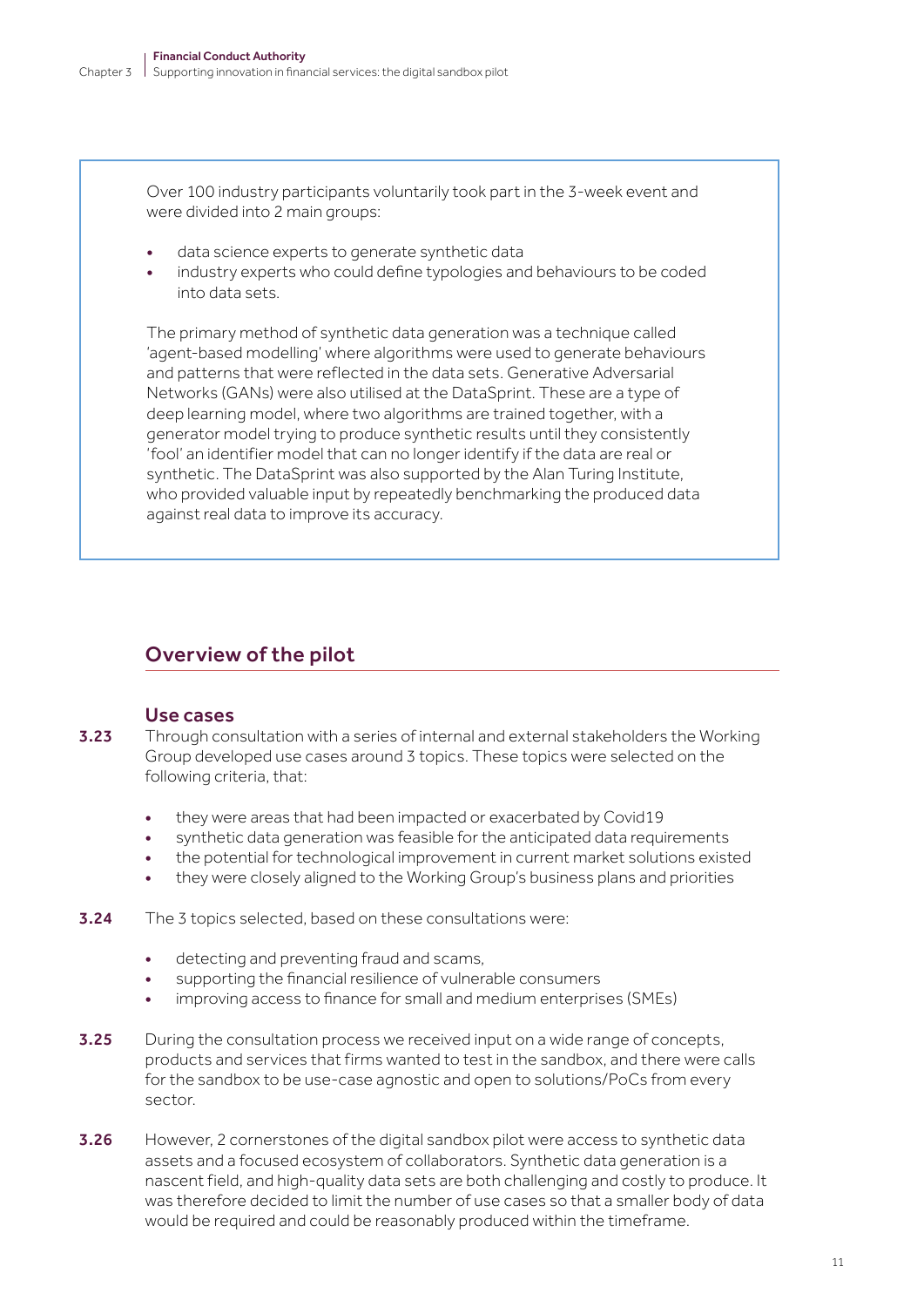**3.27** Similarly, through its TechSprints programme, we have observed that collaboration benefits from having a tightly focused and active ecosystem which is highly engaged in the subject matter. We thought that a use case agnostic pilot would make building this focused ecosystem more difficult. Selecting a narrow set of use cases enabled the Working Group to target specific organisations and experts who were able to support the pilot.

#### Application process

- 3.28 The application window opened for 4 weeks in October 2020. During that period, 94 applications were received, of which 30 were selected by the Working Group, based on recommendations made by an external panel of experts from non-commercial entities. Applicants were required to complete a standardised application form and were assessed on the following criteria:
	- 1. Genuine innovation Is the solution significantly different from what already exists in the market?
	- 2. In scope Will the solution benefit UK consumers or financial services firms by solving one of the use cases?
	- 3. Need for a digital sandbox Does the solution require the features of the digital sandbox features to be tested, developed, or improved?
	- 4. Valid testing plan Does the solution have defined development objectives with a clear and viable pathway to production?
- 3.29 Two successful applicants ultimately dropped out, one prior to launch and one in the first week of the pilot. Both cited shifting internal priorities resulting in a lack of resources to adequately test the proposals they had submitted, as reasons for exiting the pilot.

#### Pilot participant overview

- **3.30** The selected participants in the pilot represented a broad range of organisations across the 3 use cases.
- **3.31** The application success rate was proportional across use cases, with preventing fraud and scams receiving the highest number of applications and improving access to SME finance the lowest number of applications.



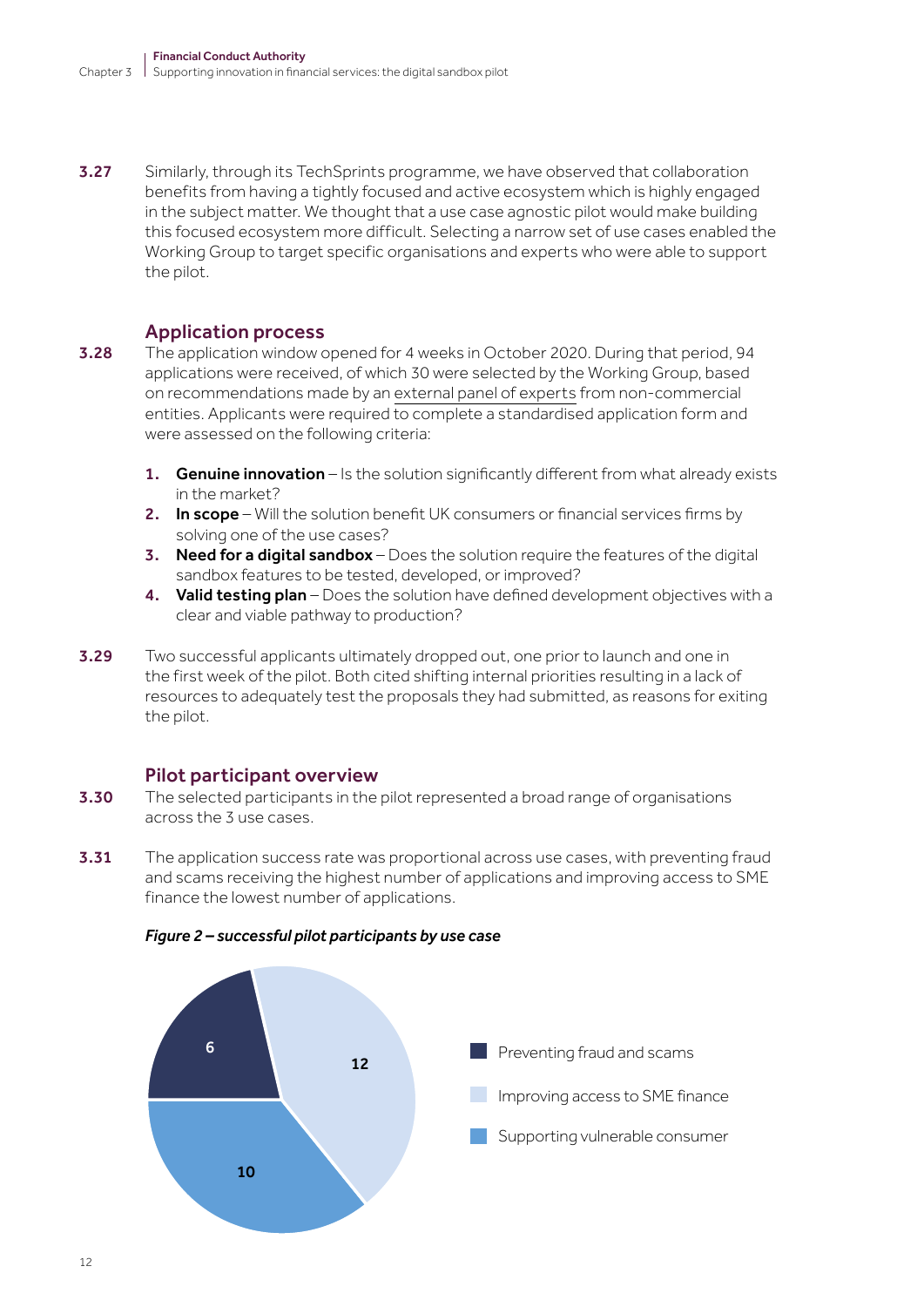**3.32** Successful participants tended towards wanting to test and develop early stage proof of concepts, rather than latter stage proof of value. However, there was some variance between use cases:



*Figure 3 – stage of development at pilot outset* 

#### Product/solution stage of development at pilot outset

- **3.33** Just over half (52%) of the participants entered the pilot looking to develop entirely novel ideas and solutions at the initial PoC stage. This was particularly true of the SME finance use case, whereas vulnerable consumers and fraud prevention also saw slightly more established organisations looking to validate and demonstrate the value of their existing models/solutions. This would suggest that disruption in these sectors is at a more advanced stage, with less focus on the introduction of advanced technologies and more about competing to show outperformance vs traditional methods.
- **3.34** Across the pilot cohort, the use of advanced analytics such as machine learning, deep learning, or neural networks were the most common type of underlying innovative technology participants wanted to test. This is unsurprising given one of the core features of the pilot was access to synthetic data assets (which naturally lend themselves to these sorts of innovations), so we anticipated a degree of self-selection. Participating firms also developed solutions using distributed ledger technology and tokenisation, privacy enhancing technology, and natural language processing.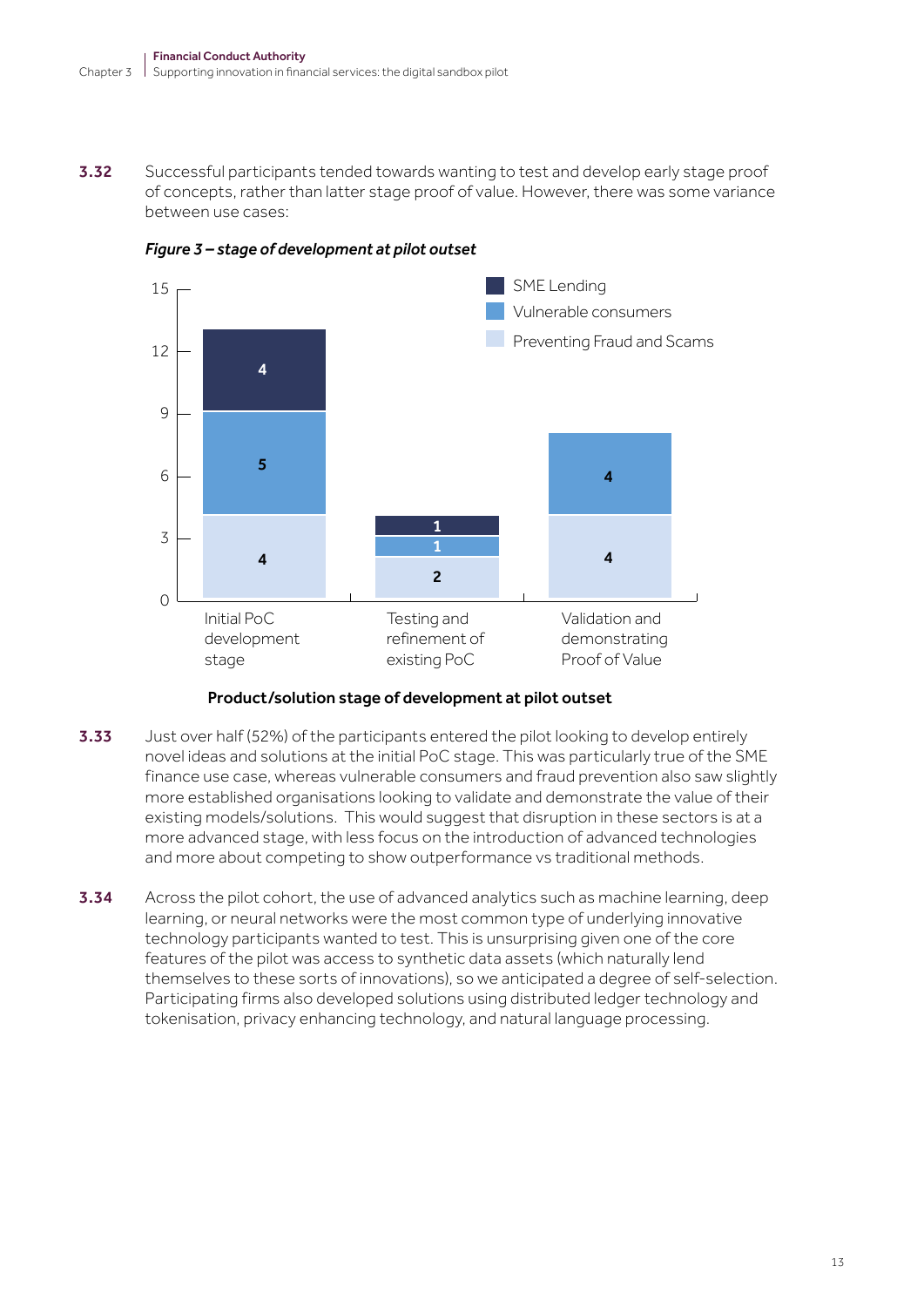

*Figure 4 – frequency of core innovative technology underpinning team projects*

- 3.35 The majority (64%) of solutions tested in the pilot were business to business (B2B) models. All 3 of the direct business to customer (B2C) solutions were developing PoCs in the supporting vulnerable consumers category. Interestingly over the course of the pilot, 2 of these participants pivoted their business models to 'business to business to consumer' (B2B2C), as a result of collaboration with expert mentors and other participants. These participants concluded that a more viable path to launch would be by partnering with an existing financial institution and delivering their services through an established entity, rather than launching a standalone product directly aimed at consumers.
- **3.36** The FCA's regulatory sandbox has a requirement for applicants to demonstrate direct consumer benefit. Innovative firms which focus on RegTech or B2B solutions have, at times, found it challenging to quantify the downstream benefits for the end customer. The digital sandbox pilot demonstrated the potential for this type of service to provide additional support to these types of innovative firms which have traditionally been underserved by our offerings.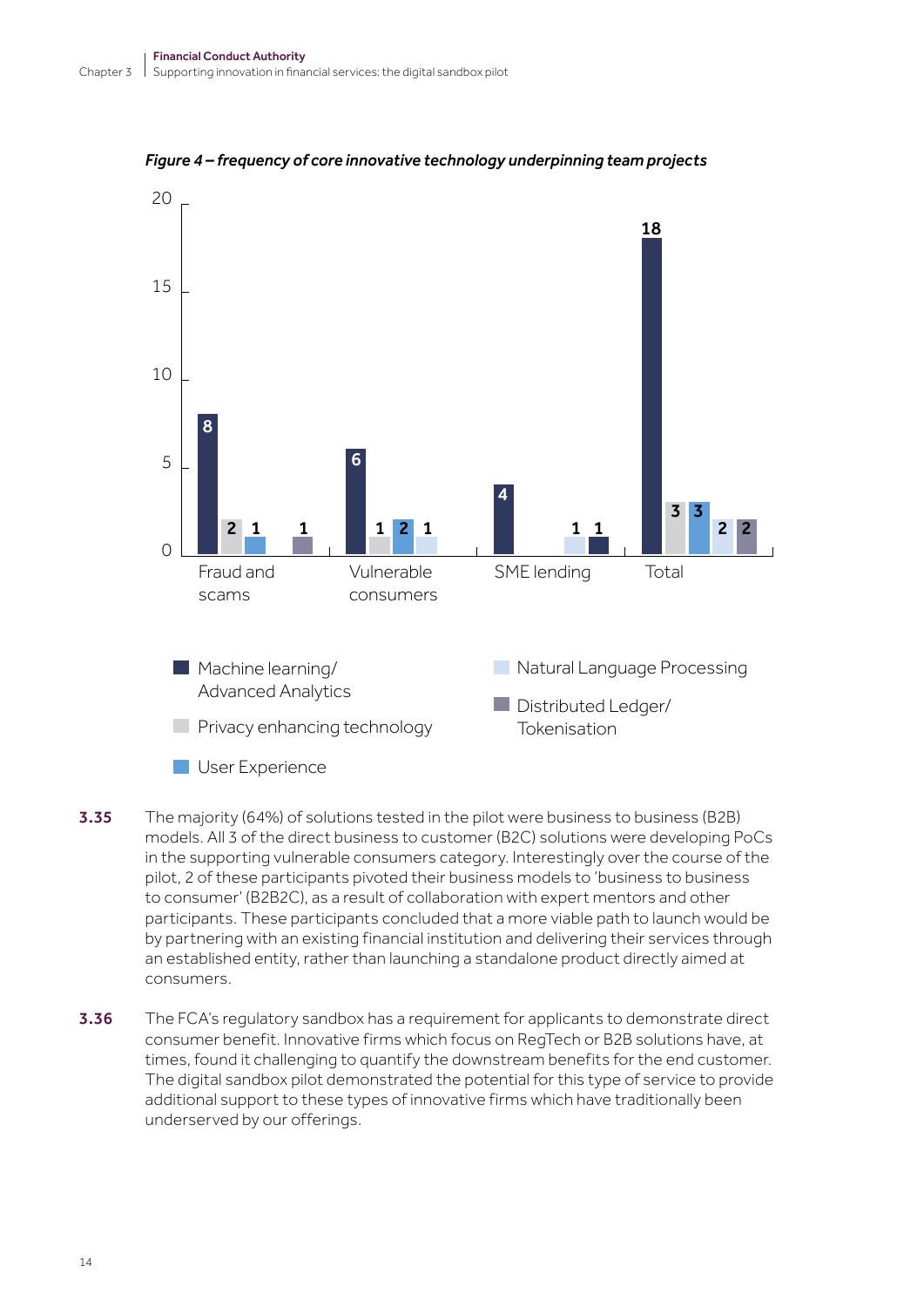

*Figure 5 – business models of participants at outset of pilot* 

3.37 A full list of successful pilot participants, and a summary of the solution they tested during the pilot is available in annex 2.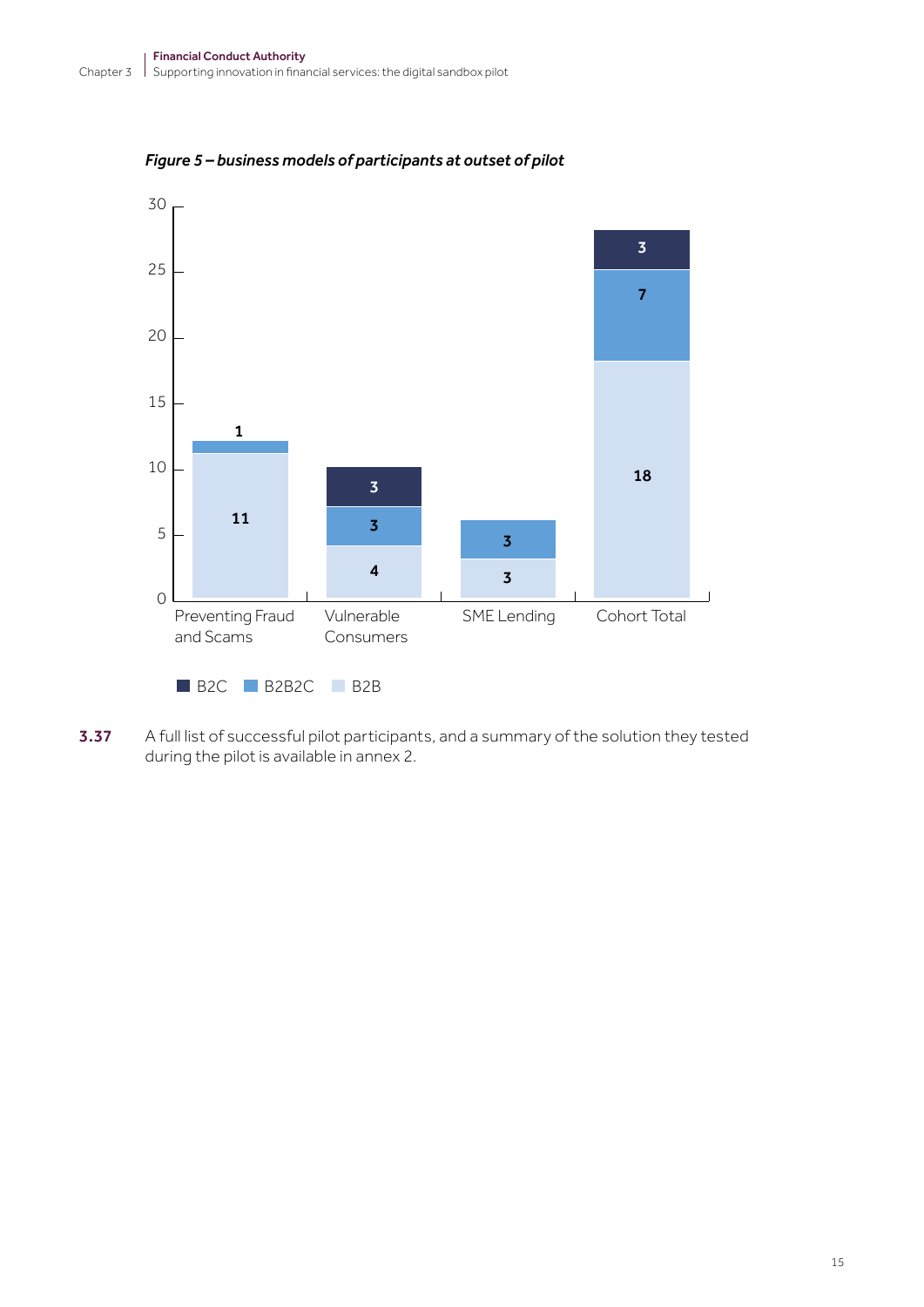## 4 Summary of pilot feedback

**4.1** Over the course of the pilot users were required to complete an entry, exit and data survey, as well as participate in a series of recurring touchpoints with the Working Group, who also analysed aggregated usage statistics from the digital sandbox platform. These and other feedback mechanisms were embedded to enable quick changes to the pilot to be made in-flight, and to ultimately inform future iterations of the digital sandbox. In addition, an independent evaluation of the pilot was undertaken by a third party.

### Usage statistics from platform

#### Users

- 4.2 In total, over 850 users created accounts on the digital sandbox platform over the course of the 11 week pilot. This total figure includes team participants, expert mentors, and observors. Mentors were individuals who had self-nominated in response to the FCA and CoLC's expression of interest. They were required to have skills and experience relevant to the pilot and be willing to contribute to supporting the teams pro-bono. Observers were individuals who had registered an account on the platform, and who had access to view the showcases and send messages to participating teams.
- 4.3 The digital sandbox pilot landing page had over 5,000 unique hits, and over 600 viewers watched the live showcase sessions held in December and February. Recordings of each of the sessions are available on the digital sandbox platform. The final demonstration day videos can be viewed on YouTube.
- 4.4 There were a total of 29 expert mentors registered on the platform providing support to the teams. Several mentors engaged with multiple use cases.



#### *Figure 6 – breakdown of mentor expertise by sector*  12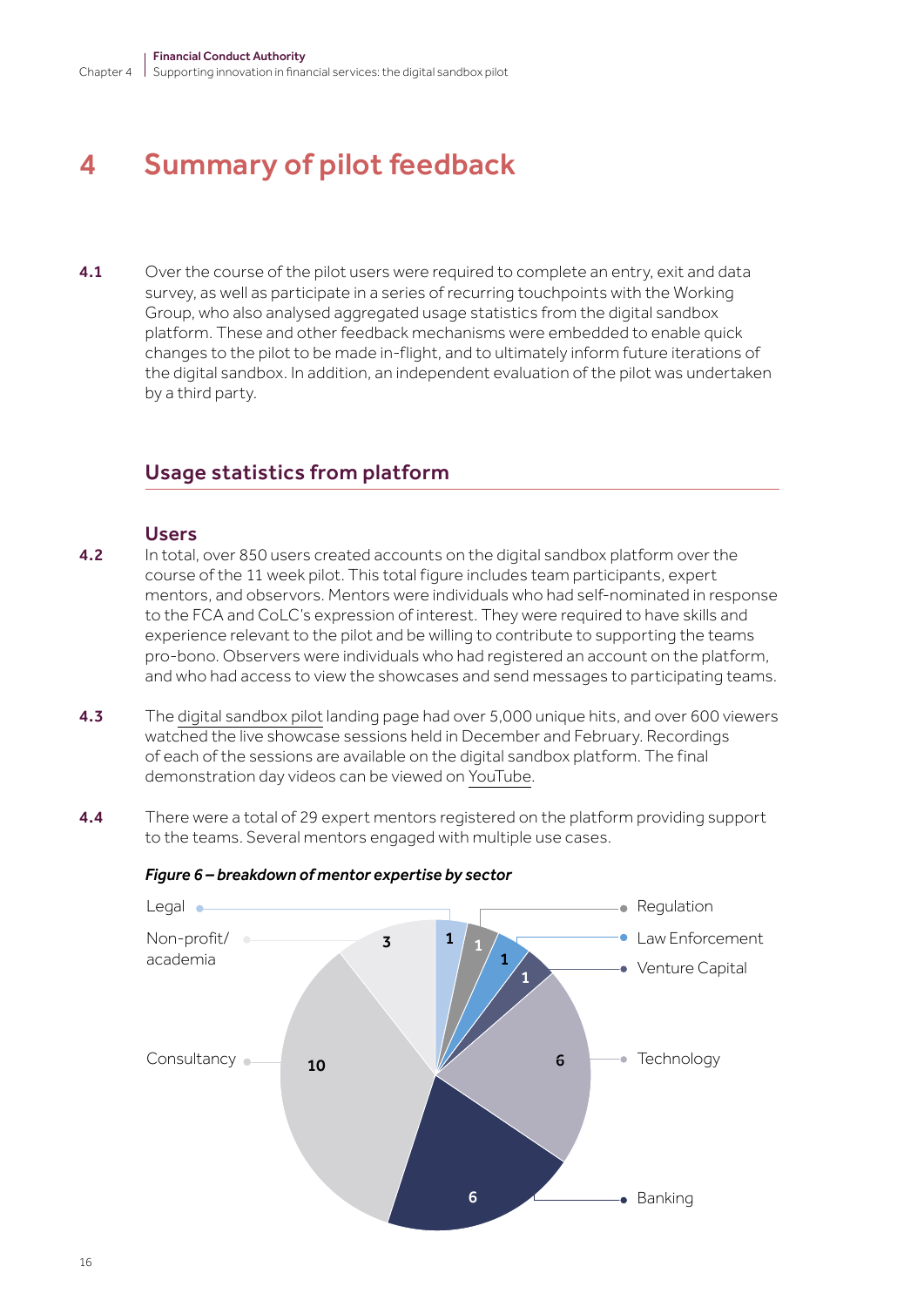4.5 The digital sandbox pilot platform also allowed users to send private messages or begin group chat channels amongst any registered users. Over 115 unique communications channels were created between users over the course of the pilot.

*Figure 7 – diagram of chatroom and user clusters* 



4.6 There were 100 active participating team members across the 28 pilot teams, with an average of 3.6 individuals per team. Weekly active users (including observors) averaged 92.

#### Data usage statistics

- 4.7 The synthetic data assets were accessible in 2 ways; via API calls or by launching an instance of the integrated Jupyter notebook for large volume data processing. Aggregated usage statistics from the platform show that in total there were:
	- 853,980 data API calls
	- 652 launches of the Jupyter notebook and 1280 large data queries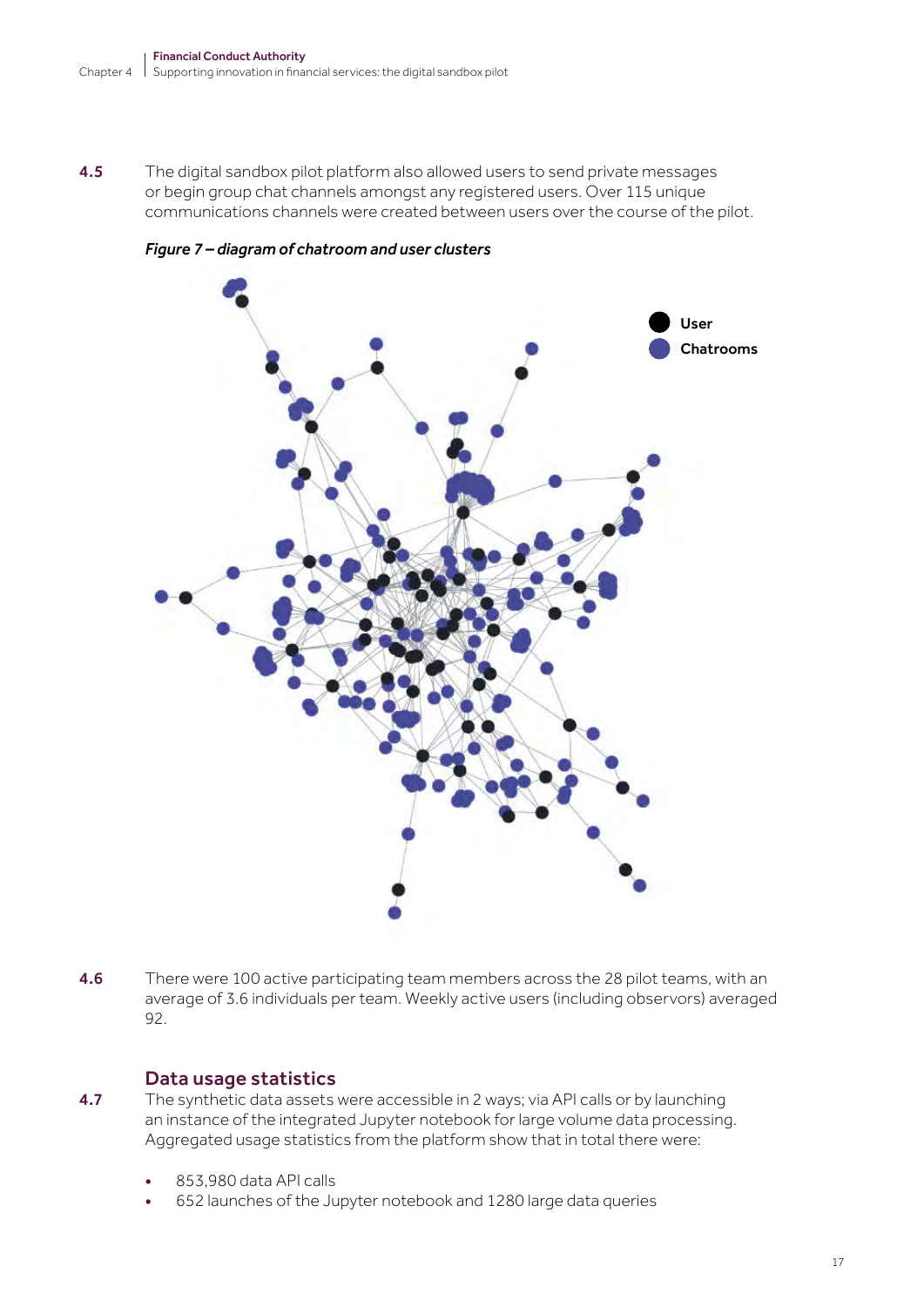4.8 Interestingly, only a total of 20 API calls were made to third party services in the API marketplace. The services users tested integrations with were Stripe, the FCA Register, FinHub, Open Bank Project and TransferWise. In the entry survey users noted that they expected the API marketplace to be the least used feature, however the minimal level of usage was well below our initial expectations. Reasons for this are explored in the lessons learned section.

### Feedback surveys and questionnaires

- **4.9** Participants were required to complete a total of 3 feedback surveys:
	- an initial onboarding survey to capture user expectations going into the pilot
	- a data survey specifically capturing users' feedback on different aspects of the data assets
	- an exit survey during the final week of the pilot

#### Initial survey summary

- 4.10 Going into the pilot, 92% of participants stated that the feature they anticipated using the most was the synthetic data. The feature participants anticipated using the least was the API marketplace (52%) followed by the Jupyter Notebook (20%). When followed-up through interviews, users noted a preference for accessing the data in their own platforms and systems as opposed to the integrated Jupyter notebook.
- 4.11 There was also a significant desire for collaboration going into the pilot, with 56% of teams stating they intended to collaborate with at least one other team in the cohort. Participants stated that the adjacent nature of their solutions meant there would be valuable learning opportunities and the potential for partnerships.

#### Exit survey summary

- **4.12** In the final week of the pilot, users were required to complete an exit survey.
- 4.13 Participants were asked whether the tools and services provided in the pilot had met their expectations overall. Of the firms who completed the survey, over half stated that their expectations had been fully met. Twenty five of the 28 participating organisations completed the surveys in full. Results in this report are based on completed survey findings only.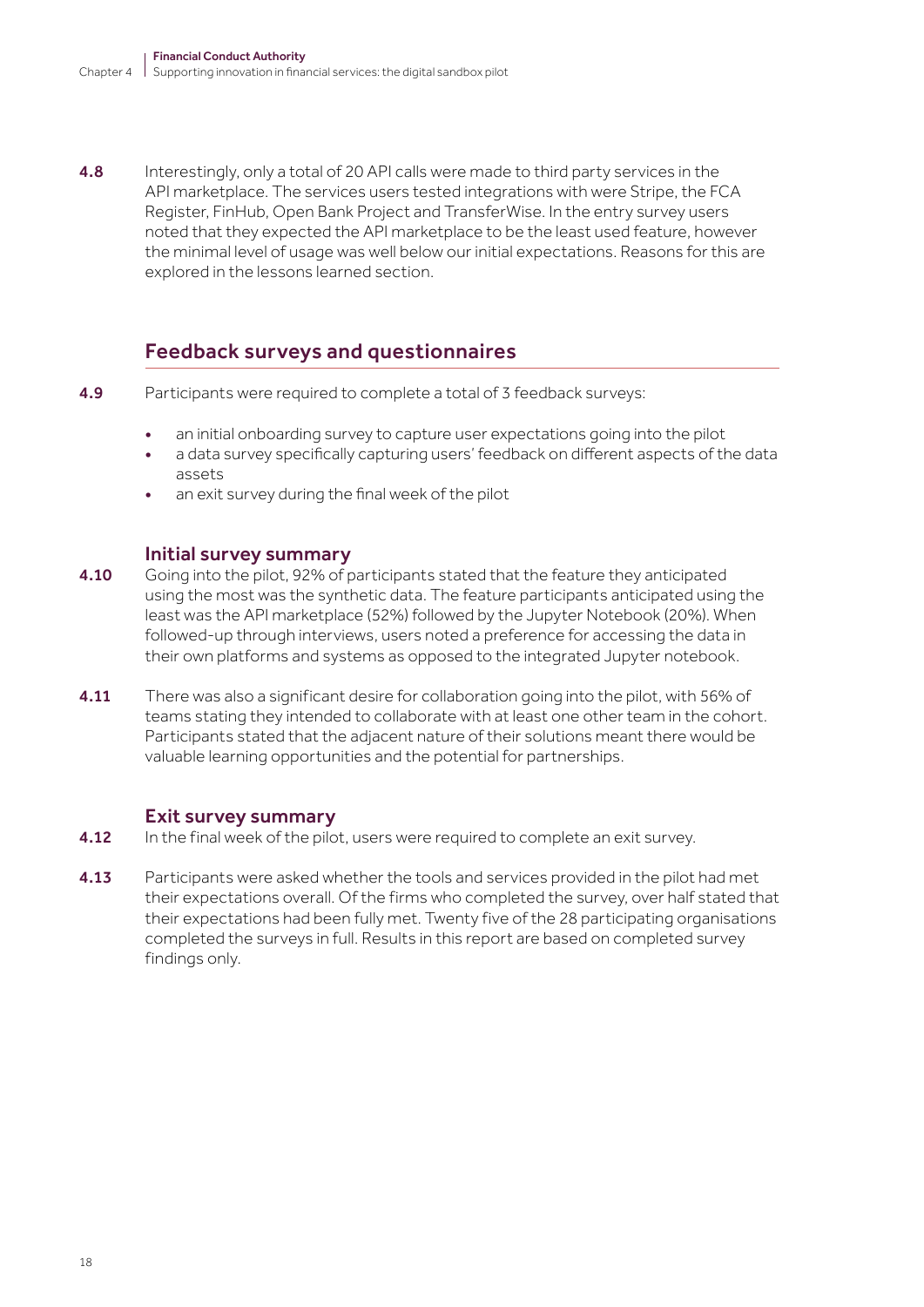

*Figure 8 – participant responses to whether pilot had met expectations* 

- 4.14 The highest satisfaction rate was in the preventing fraud and scams area, whereas SME lending was polarised between being fully met or not met. Those in the vulnerable consumers segment were more evenly distributed amongst the categories.
- **4.15** The consistent theme amongst respondents citing a lower satisfaction related to the synthetic data assets, and in particular that the data lacked the necessary attributes to meet the participant's testing requirements, such as granularity, referential linking, or lack of typologies within the data.
- 4.16 Participants were asked to provide an overall score for the data assets, with  $1 = no$ utility and 10 = extremely useful. Both the mean and median scores were 5, suggesting that for most participants the data assets provided some utility but did not fully meet their testing and development requirements. It is also important to note that in addition to the synthetic data assets provided, teams were also given access to other publicly available data sets. This included an anonymised sample of credit card data from a Czech lender in 1999, as well as other aggregated data sets from financial institutions, Google Location data, and others.



#### *Figure 9 – respondent's data asset utility score (n=20)*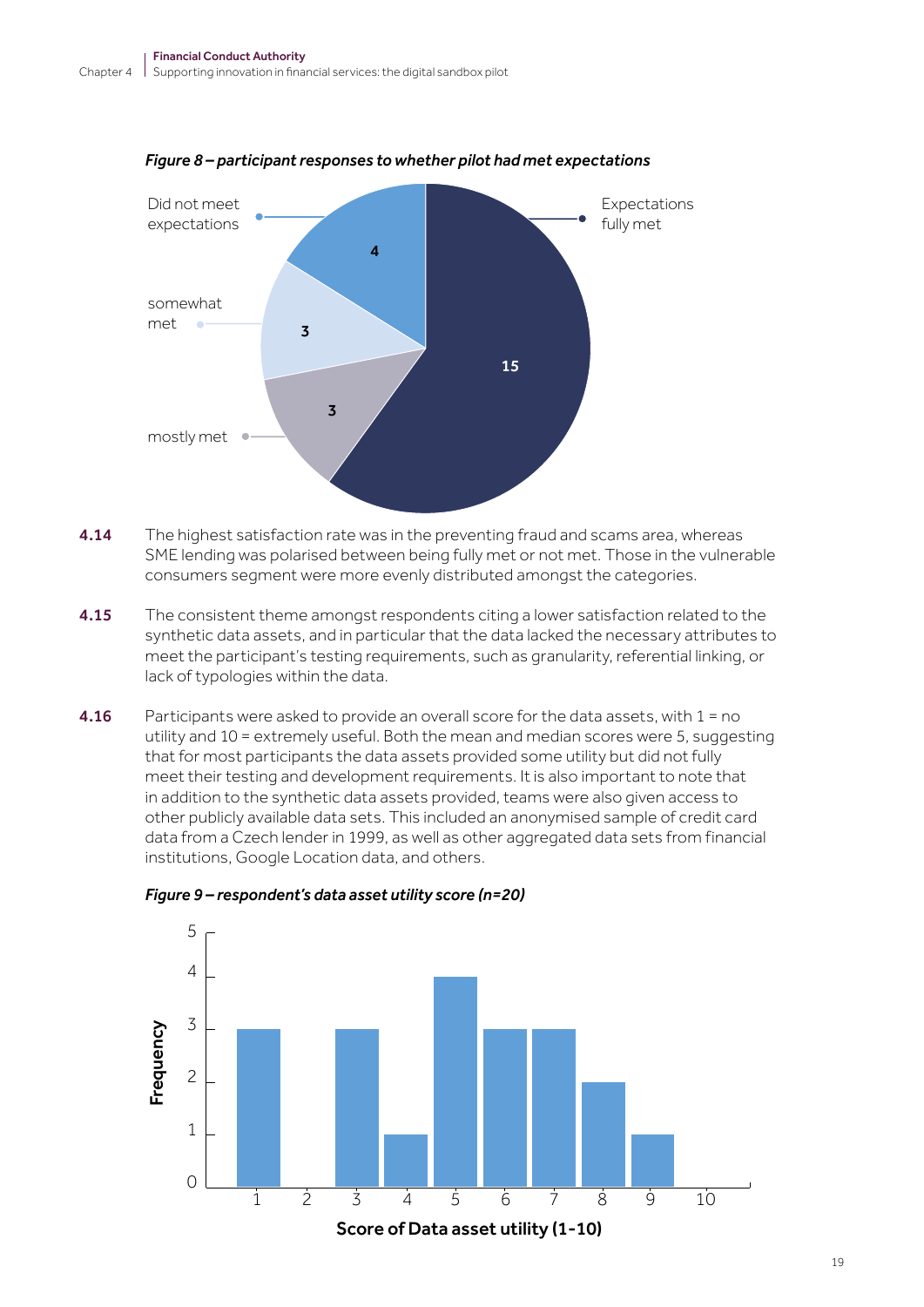- **4.17** Interestingly, we observed several examples of teams using the synthetic data assets as a foundation for further tailoring and the creation of their own data sets bespoke to their needs. For example, some teams added additional typologies and behavioural patterns of fraud, which did not exist in the synthetic data provided. In the feedback responses, 2 respondents suggested that the data assets should be a 'living resource' which participants could incrementally add to, for benefit of the wider cohort.
- 4.18 This demonstrates the value that would be added by greater levels of specificity in the data, and we were able to get a measure of what might be required through some of the feedback collected in the data survey. It also demonstrates the utility of a network platform that can enable community development and iteration of assets, something we are keen to explore further.

#### Mentor and collaboration feedback

- 4.19 During the course of the pilot around two-thirds of participants collaborated with other teams. Given the similarity of the PoCs they were developing, this collaboration almost entirely took place within use case areas, rather than across the wider cohort. Teams found the showcase sessions particularly useful for learning about their fellow participants' projects and solutions, and several were keen to form an alumni network post-pilot. Feedback indicated that teams would have preferred more structured introductions at the very start of pilot as there was initial inertia around being first movers and a lack of clarity how they should be collaborating.
- 4.20 The expert mentor system also received overall excellent but, in some cases, mixed feedback. Mentor support was requested 88 times, with a mean of 3.5 requests per team and a median of 2. Only 3 teams did not request support from any mentors, and 2 teams requested support from 10 separate mentors. As part of the exit survey, 87% of respondents stated they had found the mentor's support either 'very useful' or 'useful':



*Figure 10 – percentage of responses on the value of the support provided by mentors*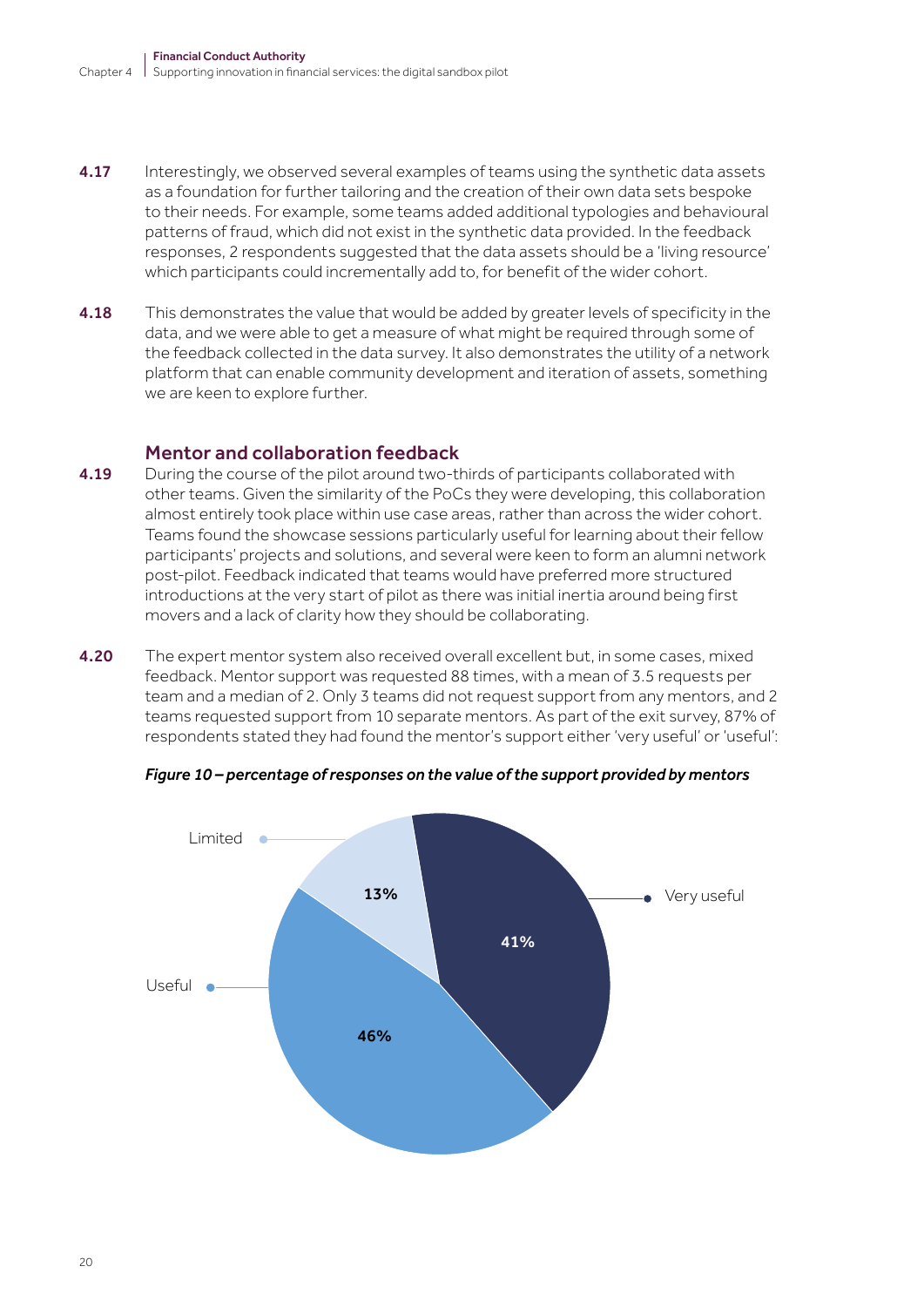#### Feedback on improving the sandbox

- 4.21 Users' feedback in response to improving the digital sandbox focused heavily on improvements to the existing core tools/features as opposed to the introduction of additional new features. When explicitly asked about additional features, only 21% of respondents suggested additional features and all of these centred on new channels for advice, mentoring or guidance, for example regulatory feedback or industry panel sessions.
- 4.22 During the soft consultation phase, tools such as a technical conformance testing suite or certification regime to aid procurement and due diligence were suggested as possible features the FCA should consider. However, there was no feedback from pilot participants that these would have been useful features for their stage of development.
- **4.23** Overall, 84% of responders cited the pilot as having accelerated their product development. While it is difficult to ascertain or quantify this level of acceleration, analysis shows that the biggest factor was ready access to data in developing an early stage PoC. Several participants estimated they had accelerated their development by 4-6 months, with one going as high as 18-24 months, largely by negating the initial need to identify and work with an industry partner to get a PoC off the ground, or sourcing or generating data themselves.
- 4.24 Those who found that the pilot tools had not accelerated or improved their development generally noted that this related to the data being insufficient in some way for meeting their use case. This was as a result of one or a combination of the following:
	- Insufficient detail in the data, particularly a lack of relevant typologies or behaviours they required to model their solutions. For example, transactional spending patterns indicative of a customer experiencing fluctuating mental health (under the vulnerable consumers use cases) were not seeded into the synthetic data due to the complexity of doing so.
	- Required data sets were not available. For example, large volumes of unstructured data such as consumer complaints text, to train and validate natural language processing techniques.
	- Data sets not being referentially linked. For example, different data sets had been generated independently, so the behavioural patterns or characteristics of a synthetic individual 'John Smith', would not be consistent with 'John Smith' in a separate data set.
- 4.25 However, even with these limitations, participants noted the utility of the data sets for 'bootstrapping' product design. Even where the data could not be used to refine an algorithmic model, there was value in providing the data models, data structures and formats that were representative of what they would be working with in real production environments.
- 4.26 Overall, feedback received from the pilot suggests that the core features were sufficient to meet the identified and underserviced needs in the market. In the future, resources should be dedicated to improving the highest value features - the data and collaboration channels - as opposed to exploring or introducing new ones.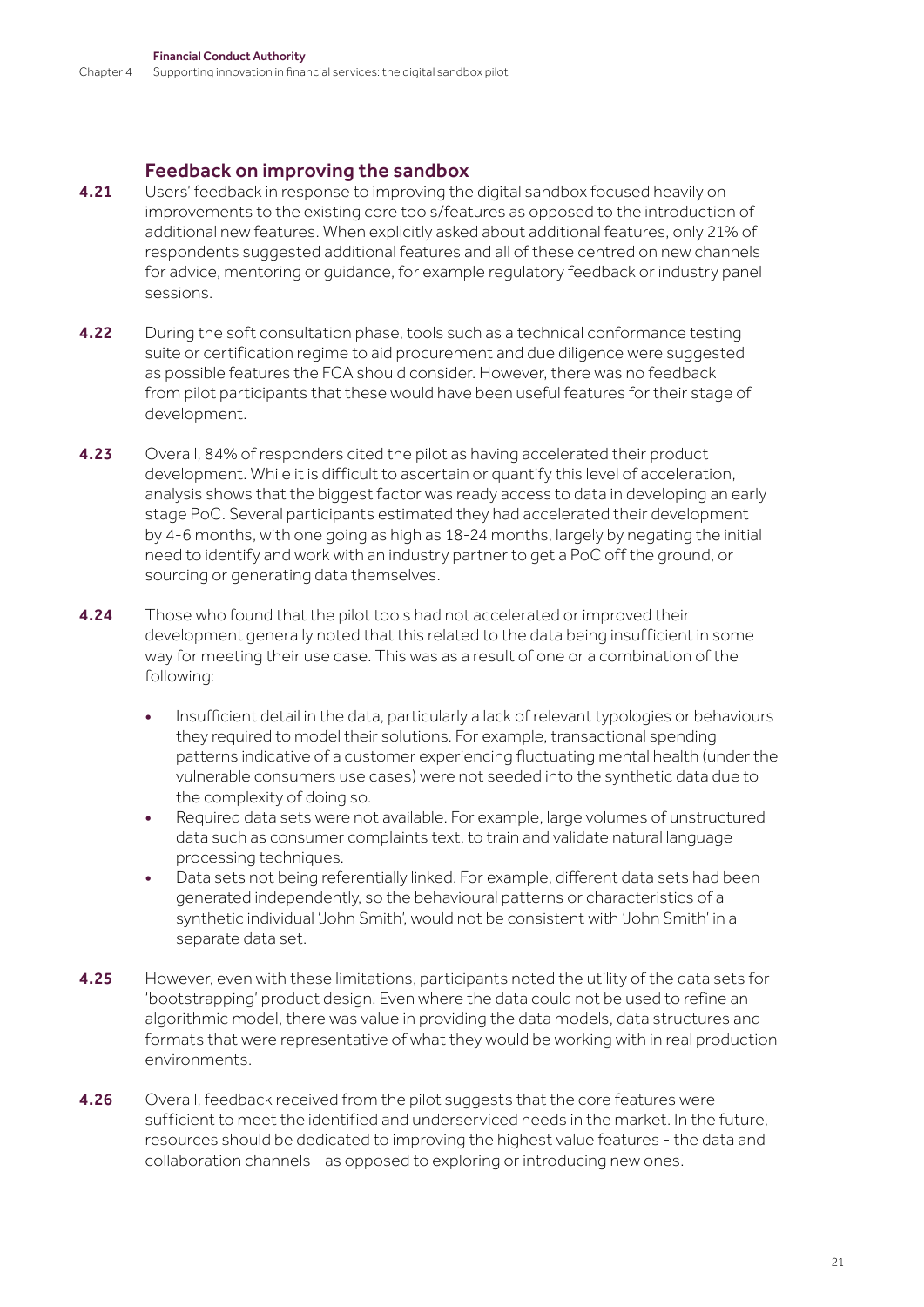#### Independent evaluation

- **4.27** The pilot was assessed against 5 success criteria set at the start of the pilot. An independent assessment was undertaken using a combination of quantitative survey analysis and qualitative interview analysis. Structured interviews were conducted with 12 participating teams, 3 Advisory panel members, 3 expert mentors, and 10 observers. Further analysis was derived from the exit survey results.
- **4.28** This evaluation concluded that the pilot had fully met 2 of the stated objectives and partially met the remaining 3. This corroborates our findings that the pilot has been successful in supporting innovation in financial services, but further improvements to the tools and services, in particular the data, would result in improved outcomes in future cohorts.

| Success criteria                   |                                                                                                                                        | <b>Status</b>    | <b>Summary</b>                                                                                                                                                                                                   |
|------------------------------------|----------------------------------------------------------------------------------------------------------------------------------------|------------------|------------------------------------------------------------------------------------------------------------------------------------------------------------------------------------------------------------------|
| Innovation                         | Role played in<br>encouraging innovation<br>in financial services                                                                      | Partially met    | Pilot encouraged innovation<br>within financial services,<br>however this was mainly<br>around longstanding issues<br>rather than tackling issues that<br>had been specifically created<br>by the Covid pandemic |
| Speed of<br>development            | Role played in enabling<br>quicker testing and<br>development of proofs of<br>concept                                                  | Met expectations | The vast majority of<br>participants reported that<br>the pilot had enabled them to<br>develop their projects more<br>quickly                                                                                    |
| Collaboration                      | Role played in fostering<br>collaboration, facilitating<br>diversity of thinking and<br>creating an ecosystem of<br>key stakeholders   | Partially met    | Teams were able to interact<br>with other teams, mentors,<br>and observers during SME<br>and industry panels, but they<br>expected more facilitated<br>collaboration.                                            |
| Testing<br>environment<br>features | Effectiveness of the<br>feature set in stimulating<br>and accelerating<br>innovation                                                   | Partially met    | Teams found the<br>synthetic datasets useful<br>notwithstanding some<br>limitations. IDE and<br>observation features were<br>moderately useful, and the API<br>marketplace was least useful                      |
| Sustainable<br>future              | Role played in informing<br>and assisting the design<br>and future operating<br>model of a permanent<br>digital sandbox<br>environment | Met expectations | The pilot validated ongoing<br>demand for this type of service<br>and all stakeholders provided<br>numerous suggestions for<br>future improvements.                                                              |

#### *Table 1 – Copy of high-level summary of independent evaluation findings*

4.29 The independent assessment based the innovation success criteria on addressing issues 'created' by Covid, rather than 'exacerbated' by Covid. This difference in terminology accounts for this criteria being deemed 'partially met' by the independent assessment, while other feedback sources from participants described in the report suggest that the pilot did succeed in meeting the expectations of this criteria.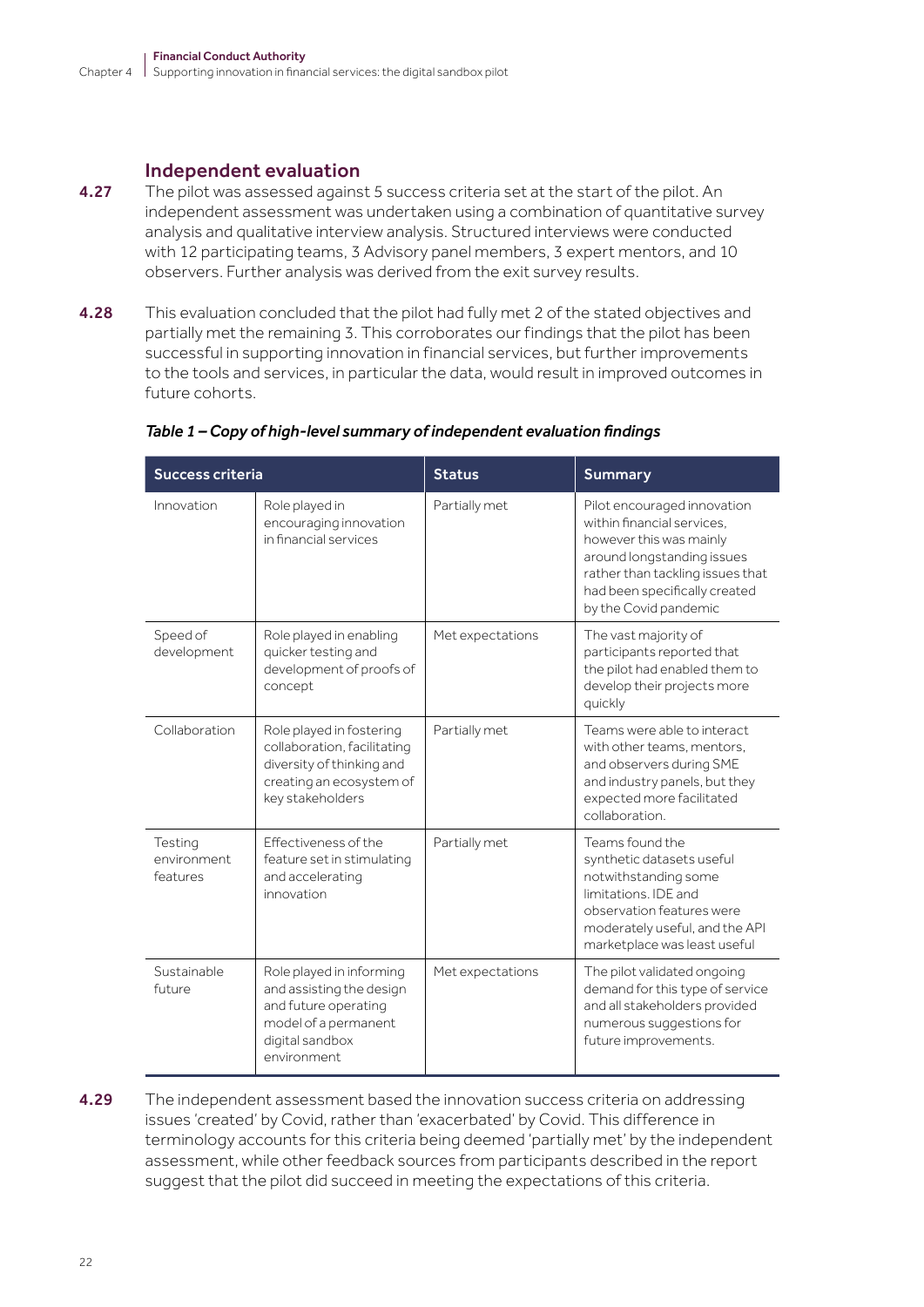## 5 Lessons learned

5.1 The following section has been broken down into lessons learned with corresponding actions. As previously mentioned, the FCA and CoLC intend to run a second cohort of the digital sandbox over the next 12 months and will look to implement these actions in the next stage of the initiative's development.

#### Use cases

- 5.2 Fraud, vulnerability and SME banking are significantly different domains with different requisite data sets and stakeholder networks. The quality of synthetic data assets suffered due to the sheer breadth of data sets required to service participant's needs across the 3 topics. Despite the breadth of data sets that were made available, at least 25% of survey responses wanted additional data sets, such as biometric data, unstructured data, and audio or voice data.
- 5.3 Securing sustained engagement from the mentor and observer network would have benefitted from the members of these networks having similar areas of interest and expertise, rather than being spread across 3 diverse areas. It would have been easier to penetrate deeper into large organisations with a narrower focus of use cases to reach more senior decision makers.
- 5.4 The use cases were established based on the criteria discussed above, CoLC and FCA priorities, and the strong desire to tackle issues that had been exacerbated by the pandemic. In the future, the use case selection process would benefit from a more formalised approach with consistent input and weightings from internal and external stakeholders. An external advisory panel could agree use cases for the cohort, which would sustain buy-in from those organisations throughout the cohort development period.

#### Recommendations

- Select one 'focus area' per cohort, to ensure sufficient data quality and a more highly engaged community.
- Better identify and receive buy-in from financial services firms (banks, investment funds, FinTechs), and their senior stakeholders, that are essential to the initiative's success including professionals in innovation, banking, products and partnerships, IT, investment, and fintech - and engage with them at the start of development.
- Conduct a series of roundtable discussions or external workshops with senior industry stakeholders in order to refine the 'focus area' and identify use-cases that meet an industry need and clear success outcomes.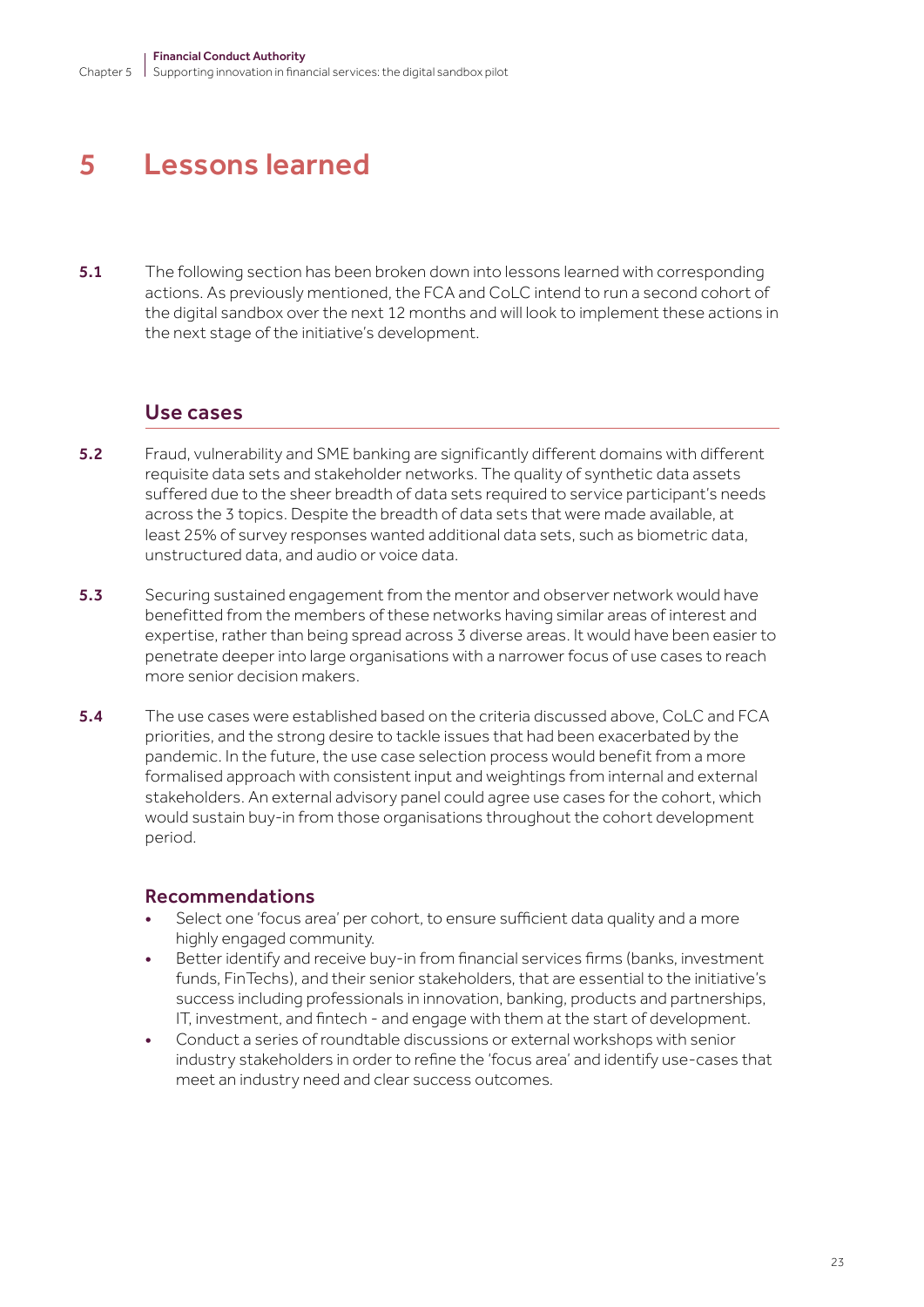## Synthetic data generation

- 5.5 At the DataSprint (described above), data requirements/behaviours were defined in parallel to data generation due to the short duration of the event. In hindsight, future events should clearly outline requirements and typologies beforehand, perhaps at an entirely separate Sprint, as very different skill sets and expertise are required for the two tasks.
- 5.6 Industry participation at the DataSprint was much higher than expected but lacked the sustained participation that is key to producing high quality data assets. As a crude example, 10x data scientists for 1 hour does not equate to the output of 1x data scientist for 10 hours.
- 5.7 The sheer volume of participants made it challenging to manage. The contributions of participants were varied, with much enthusiasm displayed to participate, however the participation levels were impacted by existing work commitments.
- 5.8 Ultimately, it did not deliver the finalised data sets required for the sandbox but did lead to good engagement. Future versions of similar efforts should include participants to the sandbox being selected prior to a DataSprint, so they could define their requirements and work with data scientists to build bespoke synthetic data.

#### Recommendations

- Separate the data definition/requirements/typologies exercise from the generation of the data sets, and include the eventual users of the sandbox, who have been accepted earlier in the process.
- Expertise for the first exercise (data definition/requirements/typologies) is best convened externally, from industry.
- For the second exercise (sustained data generation) it is difficult to rely on probono external resource. It should be run internally under the digital sandbox banner, perhaps via procurement or dedicated FCA resources.

## Synthetic data

- 5.9 Access to synthetic data was identified as the most important feature by far, by most participants (92% ranked data or Juptyer as the highest expected use). However, the average 'rating' of the utility of the data was 5/10 (this also includes additional data sets outside of synthetic data).
- 5.10 For most teams, data did not fully meet their needs. As noted in the use cases recommendations, the sheer breadth of the required data across 3 different domains meant that there was a trade-off between volume and quality.
- 5.11 It is important to recognise that synthetic data is a nascent and enormously complex field. Even with world-leading expertise contributed by the Turing Institute, the Working Group was unable to create the required richness across so many data sets.
- **5.12** Feedback also indicated that better data documentation was needed at the outset of the pilot to avoid resources being required to answer participants' data questions. This documentation should: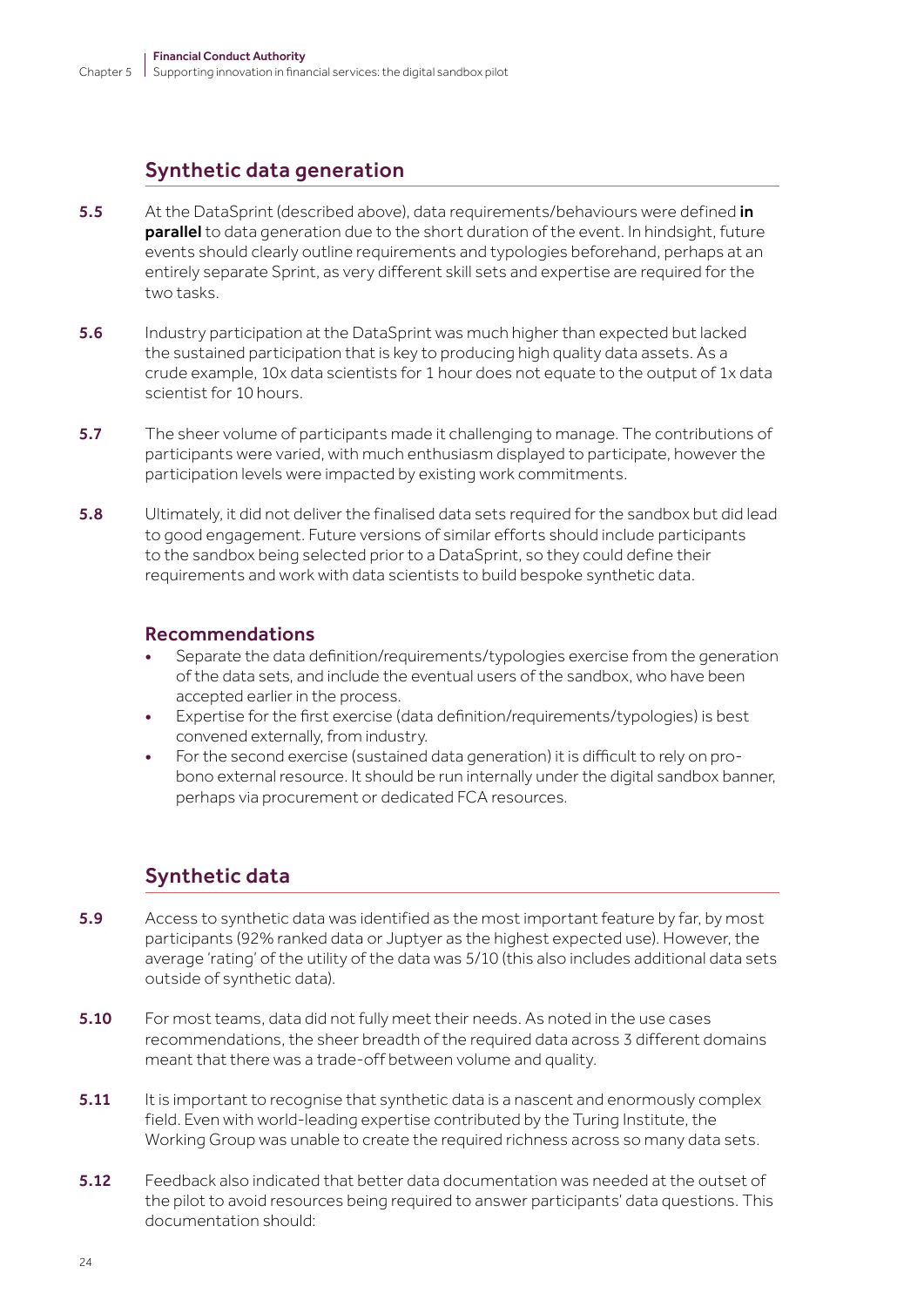- Provide clear descriptions of how the synthetic data was modelled, eg what typologies exist, in what ways is it representative of real data.
- Give an understanding of which data sets are linked to each other.
- Be published before teams apply. Teams had unclear data expectations going into the pilot while writing applications which contributed to the misalignment of expectations and teams having to pivot solutions.
- **5.13** Many teams would have preferred full access to data outside of the platform, for example via S3 buckets. The IDE limited teams to a certain number of calls per day and they could not ingest data onto their own platform. Allowing this approach would also reduce the cost of computing ie the cloud credits required to be provided by the Working Group.
- **5.14** However, ring fencing data assets behind the IDE enabled the monitoring of usage, prevented data leakage and ensured sustained engagement with the pilot. This contributed to the development of a supporting ecosystem for participants.
- **5.15** Feedback from participants and observers (particularly financial institutions as potential customers of the solutions) indicated that synthetic data can only enable product validation if the synthetic data assets are commonly understood and recognised by industry - otherwise they are more limited to serving a role in PoC and product development. Industry participants can't evaluate the effectiveness of potential solutions if the input is not understood at a technical level.

#### Recommendations:

- Explore the option of allowing participants full access to the data assets outside the platform environment, rather than ringfencing behind the IDE. This would give participants the option to remove data assets and work on local machines and systems but would require appropriate safeguards and agreements regarding access.
- Create narrower data sets with richer depth, to fully meet the needs of participants.
- Engage large financial institutions when developing data sets. A commonly understood industry data set may enable 'proof of value' assessments whereas a private ringfenced dataset cannot – modelling should be open source.
- Create better documentation for data sets. Modelling approach needs to be clearly articulated in advance of opening applications.

### Application process

- 5.16 Having an external industry panel of experts provide their opinion on what was genuinely innovative and commercially viable was valuable in making accurate assessments of which proposals were supported.
- 5.17 The platform features worked well for the online application portal and enabled efficiency gains compared with other previous application systems used for FCA innovation services.
- 5.18 The application process was not subject to the same level of scrutiny and rigour as Regulatory Sandbox applications. This is appropriate on the basis that digital sandbox participants represent a significantly lower risk of harm, given that tests are conducted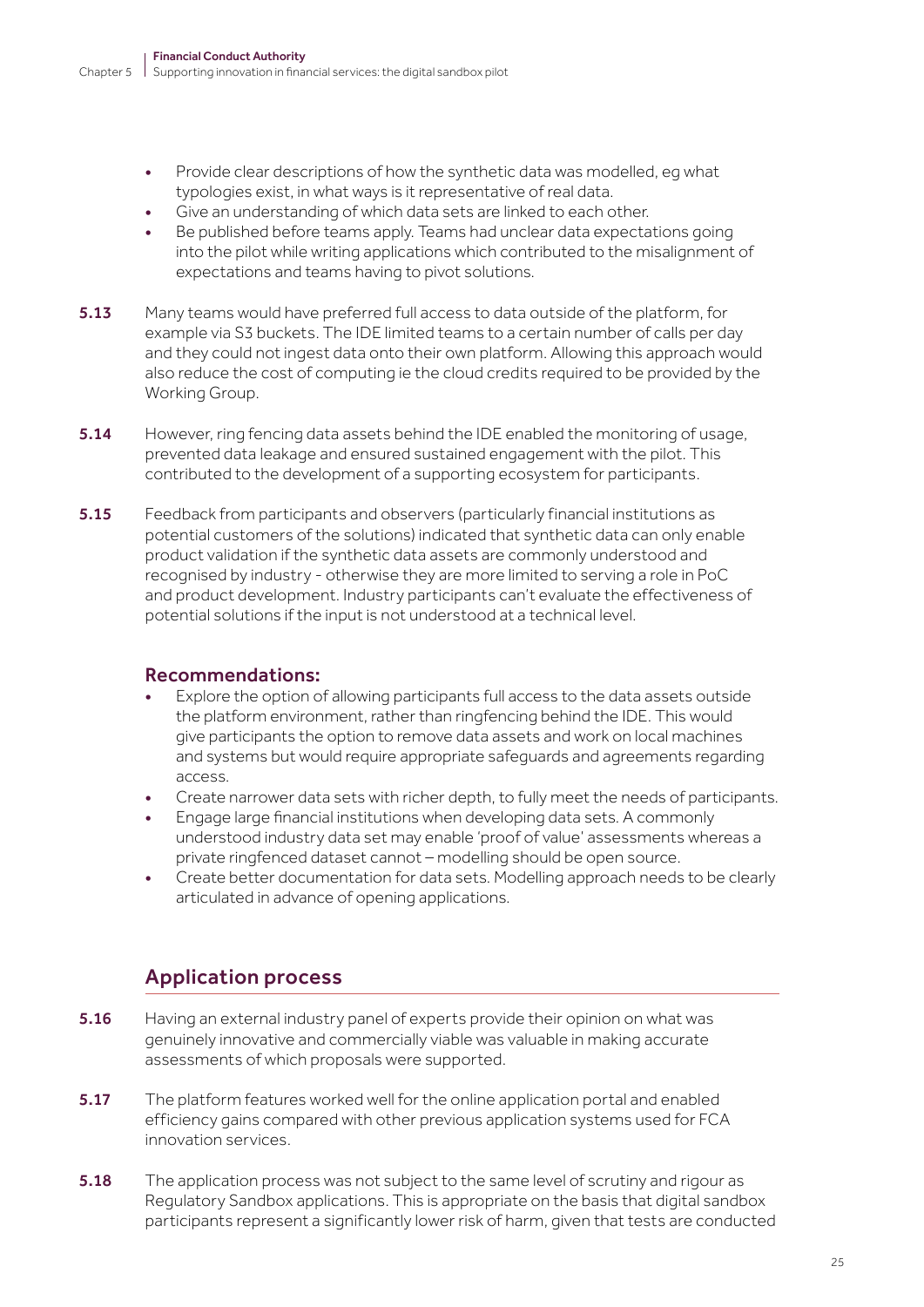on synthetic data, and no limited permissions or authorisations are granted to test with real consumers or live data.

#### Recommendations:

- Keep the online platform for receiving and managing applications.
- Keep the external advisory panel format, with a changing format relevant to the cohort subject matter.

### API marketplace

- 5.19 The API marketplace had minimal usage and was ranked as the least valuable feature in surveys (52%). This suggests there is minimal additional value to be added from collating existing API services into a one-stop-shop. There are a few reasons why this might be the case.
	- Firstly, it is best practice for Tech firms to publicly expose their test APIs via developer portals, so many of the most well-known FinTech and RegTech services are readily accessible.
	- Secondly, the limited cohort size meant creating a bespoke API purely for the pilot would be exposed to a maximum of 30 companies, likely not returning dividends on the resource cost to set-up.
	- Finally, most participants were not at a mature enough stage of development to find value in accessing the services of a third-party provider.
- 5.20 Almost no organisations external to the pilot (6 enquired, 2 joined) offered their APIs in the marketplace, despite open calls for interest from the Working Group on the option to do so.

#### Recommendation:

- API marketplace should not be prioritised if it represents a significant cost to maintain.
- Enable industry self-onboarding with minimum standards, instead of investing resources into creating a curated marketplace.

## Collaboration – chat functions

- 5.21 Going into the pilot 88% of teams expected collaboration to be at least moderately useful and 56% stated they planned on collaborating with another team during the pilot.
- **5.22** There were over 115 unique chats created, of which approximately 35 were active on a weekly basis. However, overall analysis is that the chat feature was underutilised and could have delivered more value with a better implementation.
- 5.23 Participants tended to make initial connections via the chat function and then take collaboration off the platform to more familiar services, for example to Slack, WhatsApp, private email, LinkedIn or Microsoft Teams. There was substantial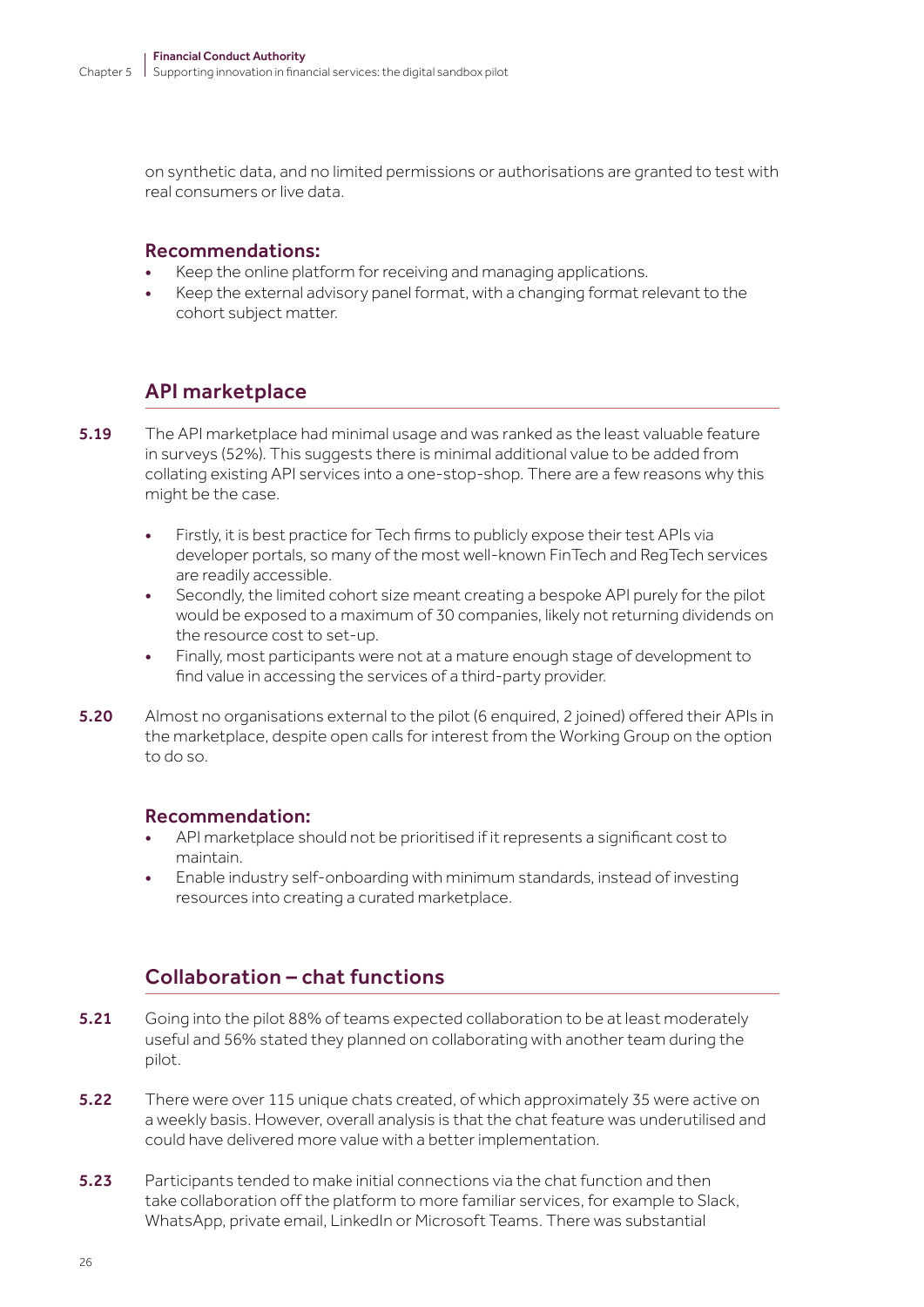qualitative feedback that participants were experiencing 'platform fatigue' resulting in this reversion to the use of existing and familiar communications channels.

- **5.24** There was very little platform usage by observers of the chat feature. Usage was mostly limited to teams and mentors even though observers also had access to this feature.
- **5.25** At the beginning of the pilot, the platform did not have a notification feature to email observers, mentors or participants when they had a new message. In addition, participants did not have access to personal contact information for mentors or observers which made it difficult to reach out outside of the platform. This meant that many communications went unanswered in the first weeks of the pilot and this delayed collaboration, and some development. A notification was installed mid-way through the pilot in response to requests from participants and as part of our real-time improvements.
- 5.26 The collaboration platform did not include a list of all observers and their roles or organisations. This made it difficult for participants to identify useful parties to contact.

#### Recommendations:

- Explore additional features to improve the chat experience, such as email notifications for unread messages, user activity levels, default channels upon joining, user groups (ie investors, data scientists, use cases) and 'add all' options.
- Explore options such as integrating LinkedIn or e-mail information for back-up communication.
- For shorter, more intense collaboration events which may be hosted on the digital sandbox in the future (such as TechSprints) in addition to the embedded chat functionality, consider using alternative collaboration tools, such as Slack, that participants are familiar with and have a better feature set for rapid and frequent messaging.
- To engage observers more, reverse the onus of initiating contact onto pilot participants by creating a community directory of observers. Participants are more likely to be active and willing to contact observers that they are confident are interested in their particular use case.

## Collaboration – user journeys

- 5.27 Feedback suggested that participants would have benefitted from a more structured journey throughout the pilot, for example organised theme-wide meetings throughout the early stages of the pilot. The creation of a community calendar for greater clarity of milestones and collaborative events would further support this objective.
- 5.28 Observer engagement was relatively minimal outside of showcase sessions. The user experience of observers should be improved with the recognition that little changes on a day-to-day basis from an observation perspective so periodic defined milestones should incentivise observers to maintain engagement.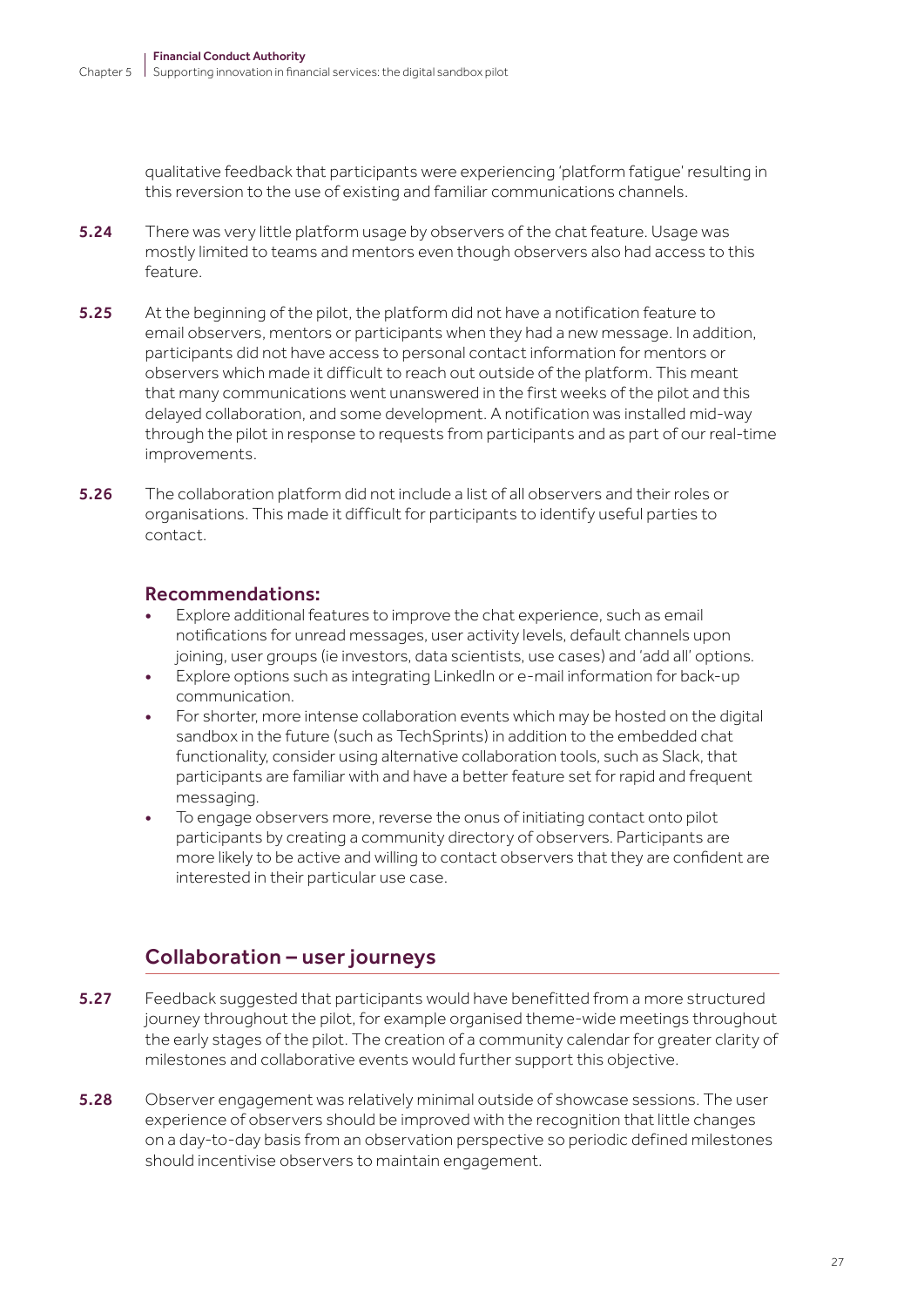**5.29** It straightforward for observers to contact teams, but in practice this feature was very rarely used. On the other hand, it was difficult for teams to identify and contact observers, for example due to the absence of a community directory.

#### Recommendations:

- Publish a 'calendar' before the application process showing what the key milestones are: touchpoints, participant 'team leader' meetings, demonstration sessions, feedback sessions to clarify user expectations etc.
- Enable a community directory where teams can contact observers. Tighter cohorts with narrower use cases should also contribute to a more engaged observer community.
- Rollout the 'live feed' feature to all users so that they can see activity happening within the sandbox. This is a continuous stream of public updates indicating what has been updated on the platform, for example changes to showcase spaces, new media, new observers, etc.

### Collaboration – mentors

- 5.30 The 'mentor' function had a wide spectrum of outcomes. Some very valuable connections were made but some participants had a frustrating experience with delayed responses or limited feedback and input.
- 5.31 Feedback suggests that there was broadly the right mix of mentors' fields of expertise. The only notable missing group was incumbent financial institutions. Overarching feedback from participants was the concept was correct, but that it was let down by execution. In the future it was suggested that LinkedIn integration would be beneficial and that mentors should be able to be contacted via email rather than the chat function on the platform.
- 5.32 Unresponsive mentors were a recurring problem. Clearer expectations of the role that mentors are signing up to should be made to ensure they have skin in the game and remain active.

#### Recommendations:

- Allow mentors to be contacted via email and/or LinkedIn, rather than, or in addition to, the chat feature.
- Create a Terms of Reference for mentors clarifying expectations of them.
- Spend more resources on finding appropriate mentors before launch day.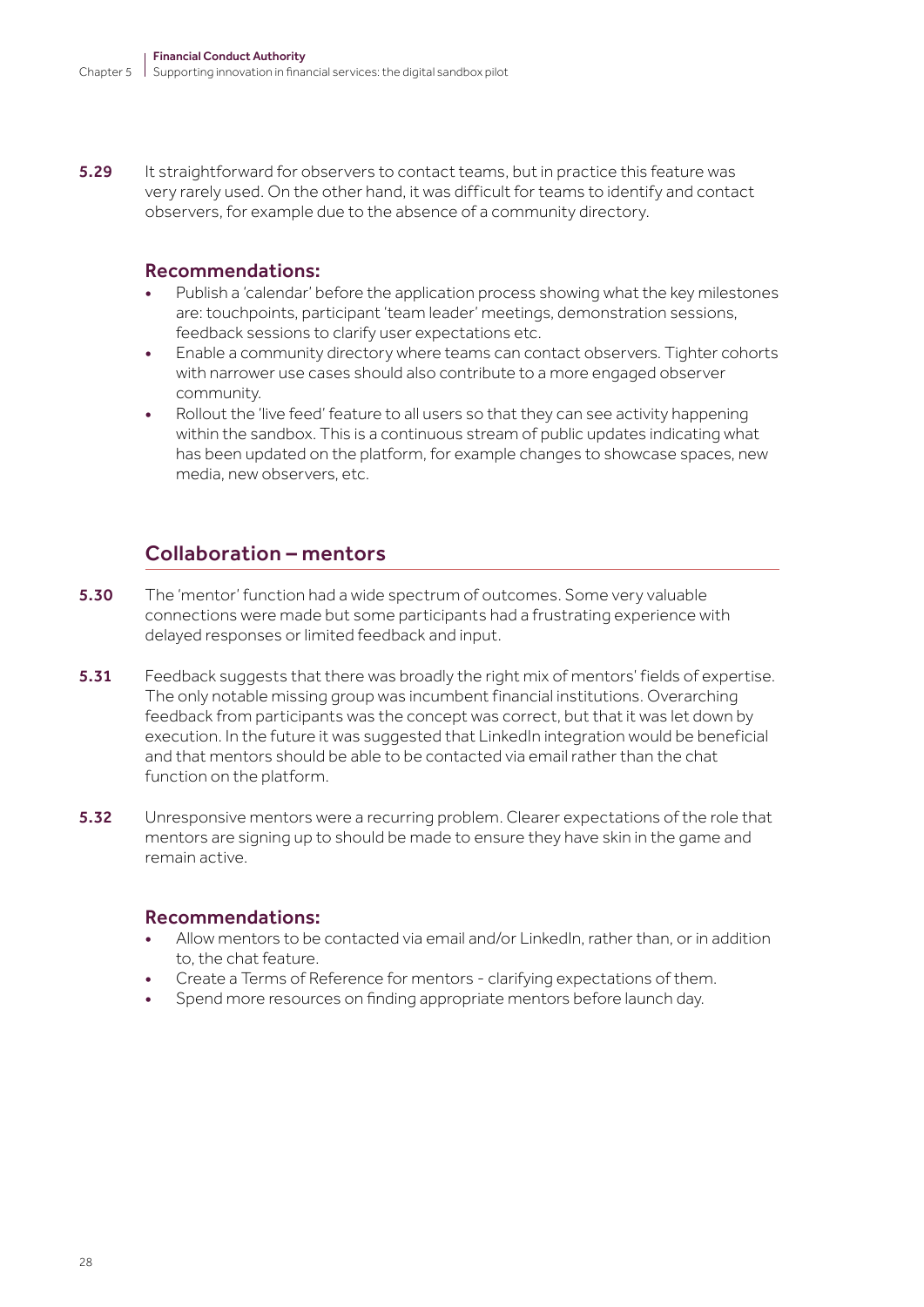### Showcase sessions

5.33 Participants were required to present their solutions to a broad audience of pilot observers at the mid and end points of the pilot. These showcase sessions - designed to create a 'bridge' between innovators and the broader financial services ecosystem - generally worked well. There were, however, differing degrees of preparedness and quality of presentations among participants, with several requesting a more standardised format and preparation material. Overall, however, 92% of participants agreed the sessions were valuable.

#### Recommendations:

- Create firmer expectations and more structured feedback on demonstrations before final showcase sessions.
- Keep format and midpoint and end of cohort demonstrations sessions. The midpoint was helpful for enhancing cross-cohort collaboration and focusing minds.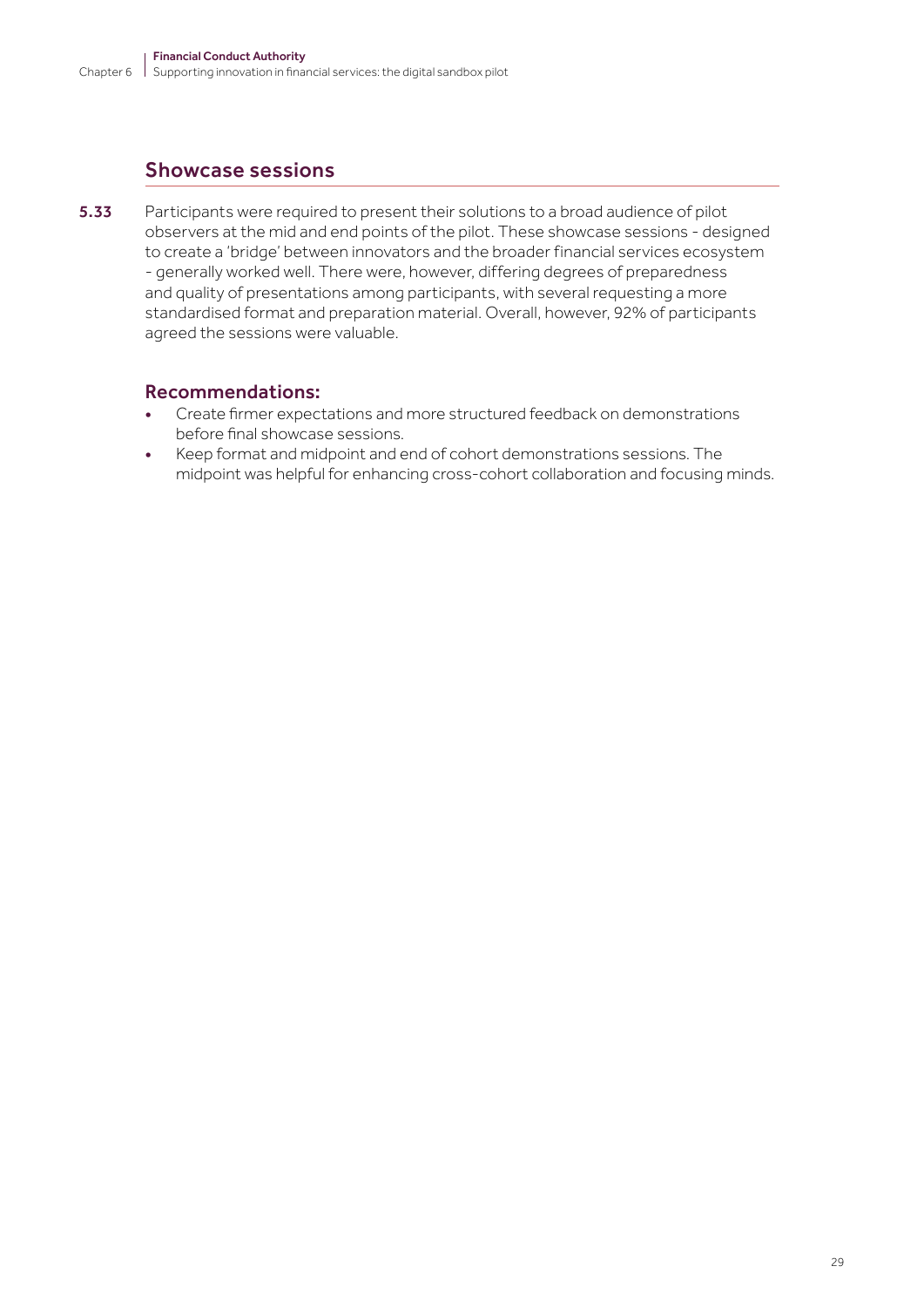## 6 Next steps

- 6.1 Since we have concluded the pilot, the Kalifa Review of UK FinTech has recommended that a permanent digital sandbox be created to encourage further collaboration within UK financial services. The Review suggests that these efforts be led, in the short to medium term, by the FCA.
- 6.2 Based on the feedback collected throughout the pilot and an independent evaluation, and to support the Kalifa Review recommendation of a permanent digital testing environment, we will:
	- Run a second cohort of the digital sandbox in late 2021.
	- Further iterate and improve the digital sandbox testing environment by incorporating the lessons learned from the initial pilot and making the suggested improvements to the platform.
	- Expand on the use of the digital sandbox testing environment to highlight the opportunities and value it contributes to the financial services ecosystem.
	- Focus the efforts of this second cohort around the theme of Sustainability/ climate change to support the UK's green finance ambitions ahead of hosting COP26 in November 2021.
	- Explore, with industry and other stakeholders, viable sustainable operating models for a future, permanent version of the digital sandbox.
- 6.3 We will work closely with industry and other stakeholders throughout the Summer to identify the specific sustainability use cases that the second cohort of the digital sandbox will look to address and to identify a permanent future operating model.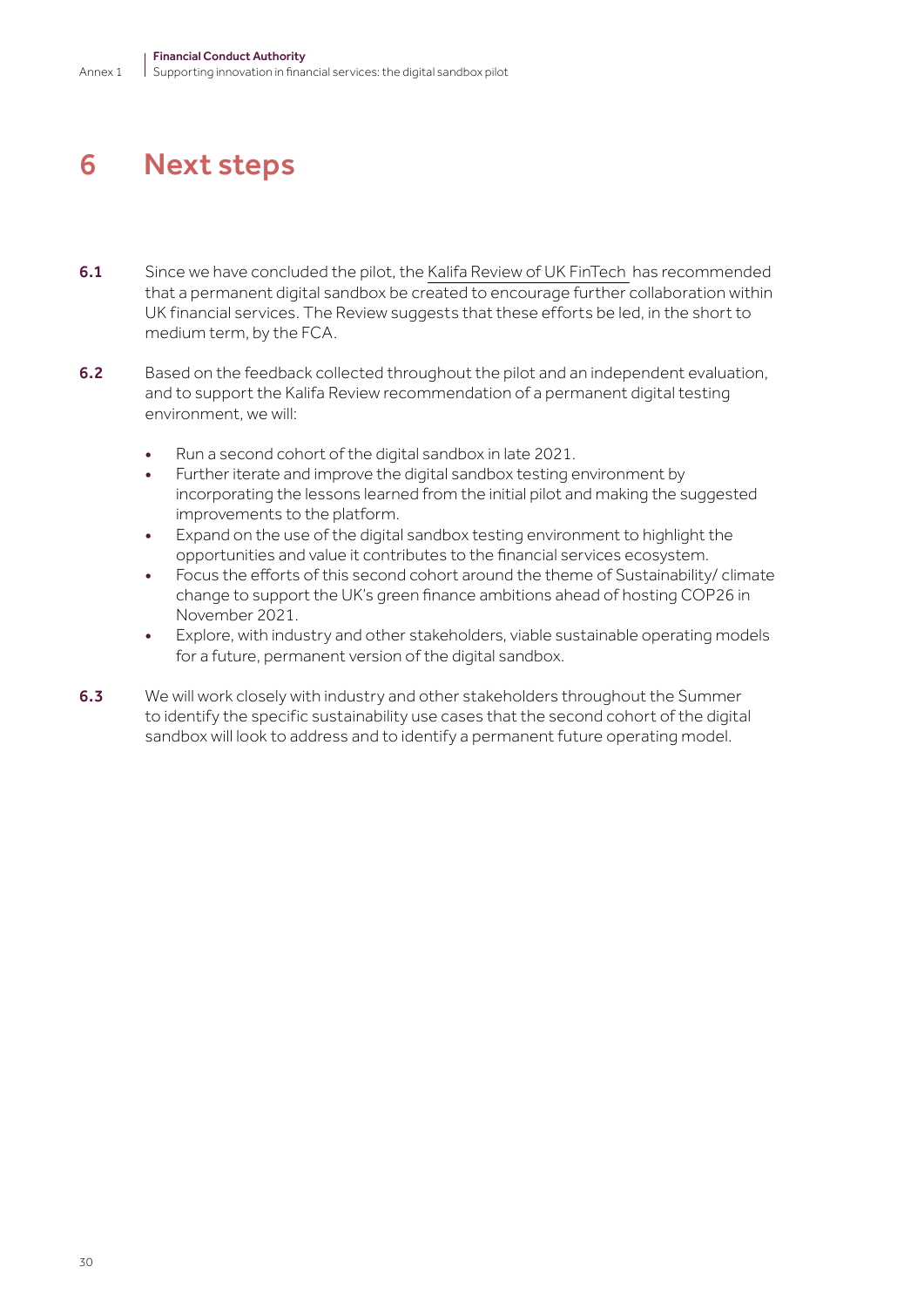## Annex 1 Data assets available to participants in the digital sandbox pilot

| <b>Grouping</b>    | Data                       | <b>Description</b>                                                                                                                                                                                                                                              | No. of<br><b>Records</b> |
|--------------------|----------------------------|-----------------------------------------------------------------------------------------------------------------------------------------------------------------------------------------------------------------------------------------------------------------|--------------------------|
| Reference          | Synthetic<br>Entities      | Synthetically created entities that are used<br>as reference data to link all of the datasets<br>together within the ecosystem. Statistically<br>representative of UK Companies House.                                                                          | 600K                     |
| Reference          | Synthetic<br>Individuals   | Synthetically created individuals that are<br>representative of the UK population, based<br>on Office of National Statistics data.                                                                                                                              | 7 million                |
| Banking            | Transactions               | Retail and Wholesale banking data<br>representing transactions for consumers<br>across the UK through the creation of 5<br>fictional banks. We have also looked to<br>represent some of the behaviours that we<br>would see as a result of the Covid-19 crisis. | 400 million              |
| Banking            | Device Data                | Device data that represents the devices<br>used for faster payments across the UK. Can<br>be used to detect fraudulent behaviour.                                                                                                                               | 5 million                |
| <b>SME</b> Lending | Loan history               | Issued Ioans to SMEs.                                                                                                                                                                                                                                           | 65k                      |
| SME Lending        | Credit Card<br>History     | Business credit card statistics                                                                                                                                                                                                                                 | 190k                     |
| SME Lending        | Current<br>Account History | Summary statistics about entity current<br>accounts                                                                                                                                                                                                             | 750k                     |
| SME Lending        | <b>SME</b> Directors       | Directors and officers for entities in the<br>ecosystem                                                                                                                                                                                                         | 2.5 million              |
| SME Lending        | Covid SME<br>Lending       | Covid-19 Business Impact based on<br>applications made for Covid-19-specific<br>government relief or loans                                                                                                                                                      | 500k                     |
| SME Lending        | Factoring                  | Factoring information for SMEs who have<br>factored their accounts receivable                                                                                                                                                                                   | 500k                     |
| SME Lending        | Profit and Loss            | Profit and loss statements for SME entities                                                                                                                                                                                                                     | 500k                     |
| SME Lending        | Accounts<br>Receivable     | A list of details around invoices which inform<br>credit decisioning                                                                                                                                                                                            | 38 million               |
| SME Lending        | Lending<br>Providers       | Institutions providing lending in the market,<br>both traditional and alternative                                                                                                                                                                               | 350                      |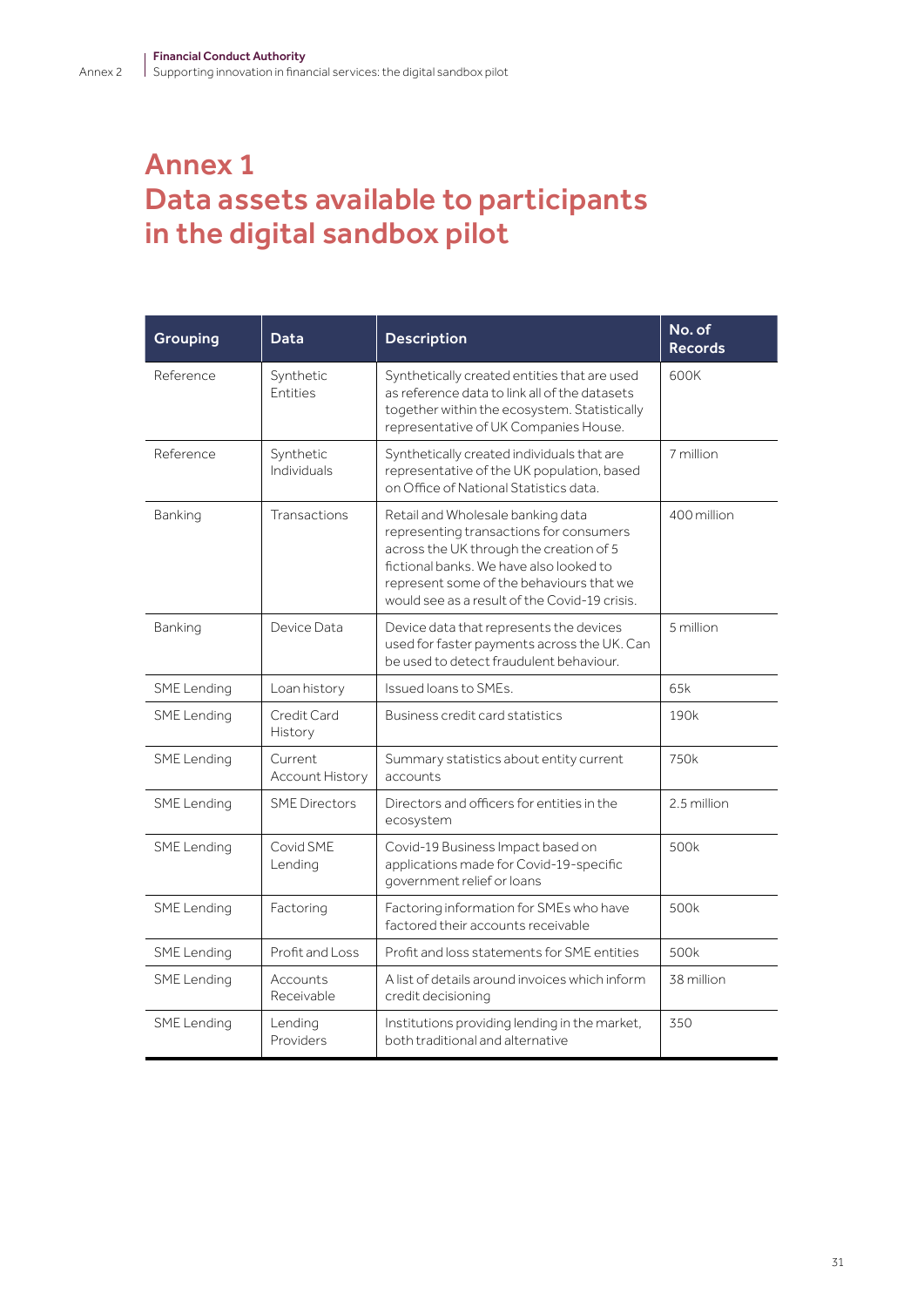## Annex 2 Overview of participants' digital sandbox solutions

| <b>Detecting and Preventing Fraud and Scams</b>                                  |                                                                                                                                                                                                                                        |  |
|----------------------------------------------------------------------------------|----------------------------------------------------------------------------------------------------------------------------------------------------------------------------------------------------------------------------------------|--|
| <b>Faculty AI</b>                                                                | A tool which combines cutting edge outlier detection methods with<br>robust and accurate explanations, enabling a user to uncover and<br>investigate anomalous transactions quickly and easily.                                        |  |
| <b>Sedicii</b>                                                                   | An AML solution that allows financial institutions to securely share<br>knowledge about clients or transactions without disclosing any<br>underlying data or information.                                                              |  |
| <b>EalaX Ltd</b>                                                                 | A solution that creates digital synthetic twins of real financial data<br>which can then be used to detect fraudulent patterns and complex<br>problems that are being experienced during Covid-19.                                     |  |
| <b>Callsign &amp; HSBC</b>                                                       | A solution to protect customers' digital identities through a unique<br>positive identification approach, tackling the rising issue of online<br>banking fraud, without compromising on customer experience.                           |  |
| <b>Financial</b><br><b>Network</b><br><b>Analytics</b>                           | A solution that uses neural networks to establish the usual patterns<br>of behaviour between organisations and individuals to highlight<br>anomalies in order to detect fraudulent payments.                                           |  |
| <b>Synectics</b><br><b>Solutions</b>                                             | A solution that uses both supervised and unsupervised machine<br>learning techniques to analyse transactional data in close to real<br>time, to determine a risk score to aid in the identification of account<br>push payments fraud. |  |
| <b>MPC4AML</b>                                                                   | A solution that uses a Privacy Enhancing Technology (PET) known<br>as Secure Multi-Party Computation (MPC) to run risk scores on a<br>transaction network of data from multiple banks.                                                 |  |
| <b>Futures</b>                                                                   | A solution that uses AI-based approaches to provide a real-time<br>risk assessment across a network to detect consumer behaviour<br>indicative of fraud and scams.                                                                     |  |
| <b>Norbloc</b>                                                                   | A solution that uses blockchain to allow for a secure and GDPR-<br>compliant sharing of verified KYC files across multiple institutions in<br>real-time to create a single profile per customer.                                       |  |
| <b>LexTego</b>                                                                   | An open source solution to detect fraudulent and money laundering<br>activity within a financial ecosystem - in real time for selected<br>typologies.                                                                                  |  |
| <b>IT2 Fraud Signals</b><br>- Trust Stamp,<br>Cifas, Lloyds &<br><b>OneBanks</b> | A solution that uses biometric data to create an identity token that<br>can be used to match, de-duplicate and verify across institutions<br>while protecting the users personal identity information.                                 |  |
| Onespan                                                                          | A solution that will combine machine learning with the development<br>of rules by experts to identify types of fraud.                                                                                                                  |  |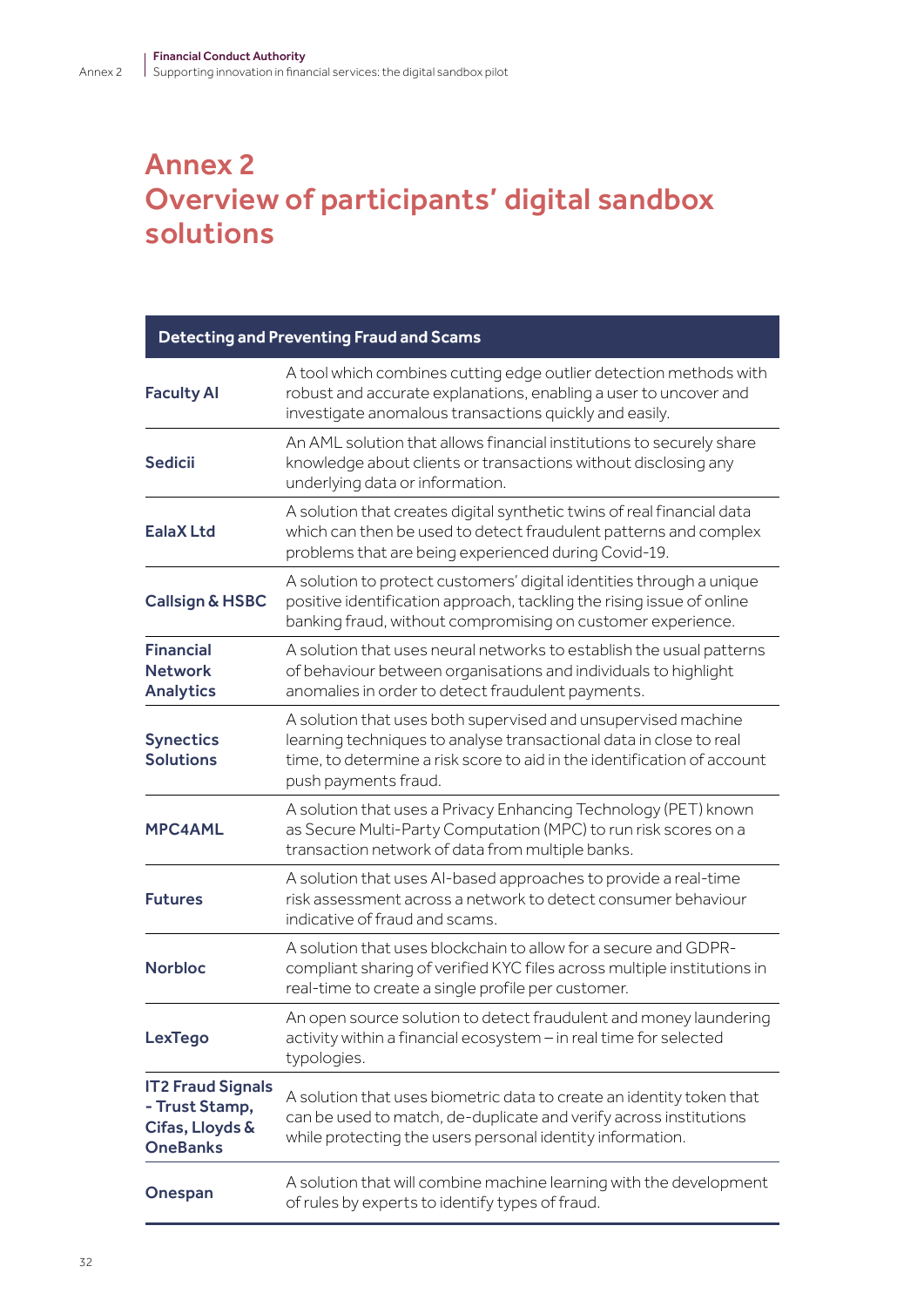## Improving the Financial Resilience of Vulnerable Consumers

| <b>PrinSIX</b><br><b>Technologies</b>               | PrinSIX is focusing on detecting vulnerability within credit<br>applications, testing and deploying dynamic onboarding journeys<br>that identify applicant vulnerability flags and trigger highly<br>personalised digital assessments to improve customer outcomes. |
|-----------------------------------------------------|---------------------------------------------------------------------------------------------------------------------------------------------------------------------------------------------------------------------------------------------------------------------|
| <b>Qpal</b>                                         | A digital assistant focused on financial wellbeing, powered by Open<br>Banking, that automates financial decision for consumers.                                                                                                                                    |
| <b>Elifinity</b>                                    | A solution to create a two-app ecosystem to allow users to share<br>their financial data with debt advisors and for debt advisors to directly<br>send their solutions to the consumer via an app.                                                                   |
| <b>Automated</b><br>Regulatory<br><b>Monitoring</b> | An AI platform aimed at SME's that identifies the drivers and<br>characteristics of vulnerability and provides a series of preventative<br>measures to avoid negative outcomes for consumers.                                                                       |
| <b>PORTABL</b>                                      | A solution to create a 'Freelancer Risk Score' that fairly represents<br>independent workers who might miss out on financial inclusion<br>because they are not well served in typical markets.                                                                      |
| <b>FLANK</b>                                        | A solution to assist vulnerable young people who have borrowed<br>money from friends and family in managing and repaying these loans.                                                                                                                               |
| <b>Applied</b><br><b>Blockchain</b>                 | A solution to allow a range of lenders to assess the credit risk of a<br>borrower without requiring direct access to private and sensitive<br>financial data by using privacy-preserving technologies.                                                              |
| <b>DirectID</b>                                     | A solution that uses transactional data to predict the probability of<br>default based on an individual's historical and predicted cash flow.                                                                                                                       |
| <b>Kalgera</b>                                      | A solution using financial transaction data to identify indicators of<br>impaired financial decision-making and to help firms more efficiently<br>and quickly allocate resources to support vulnerable consumers.                                                   |
| <b>Amplified Global</b>                             | A solution that uses a 'cognitive risk engine' to assess the level of<br>comprehension of information and apply a 'cognitive risk score' to a<br>consumer, and natural language processing to appropriately simplify<br>presented information.                      |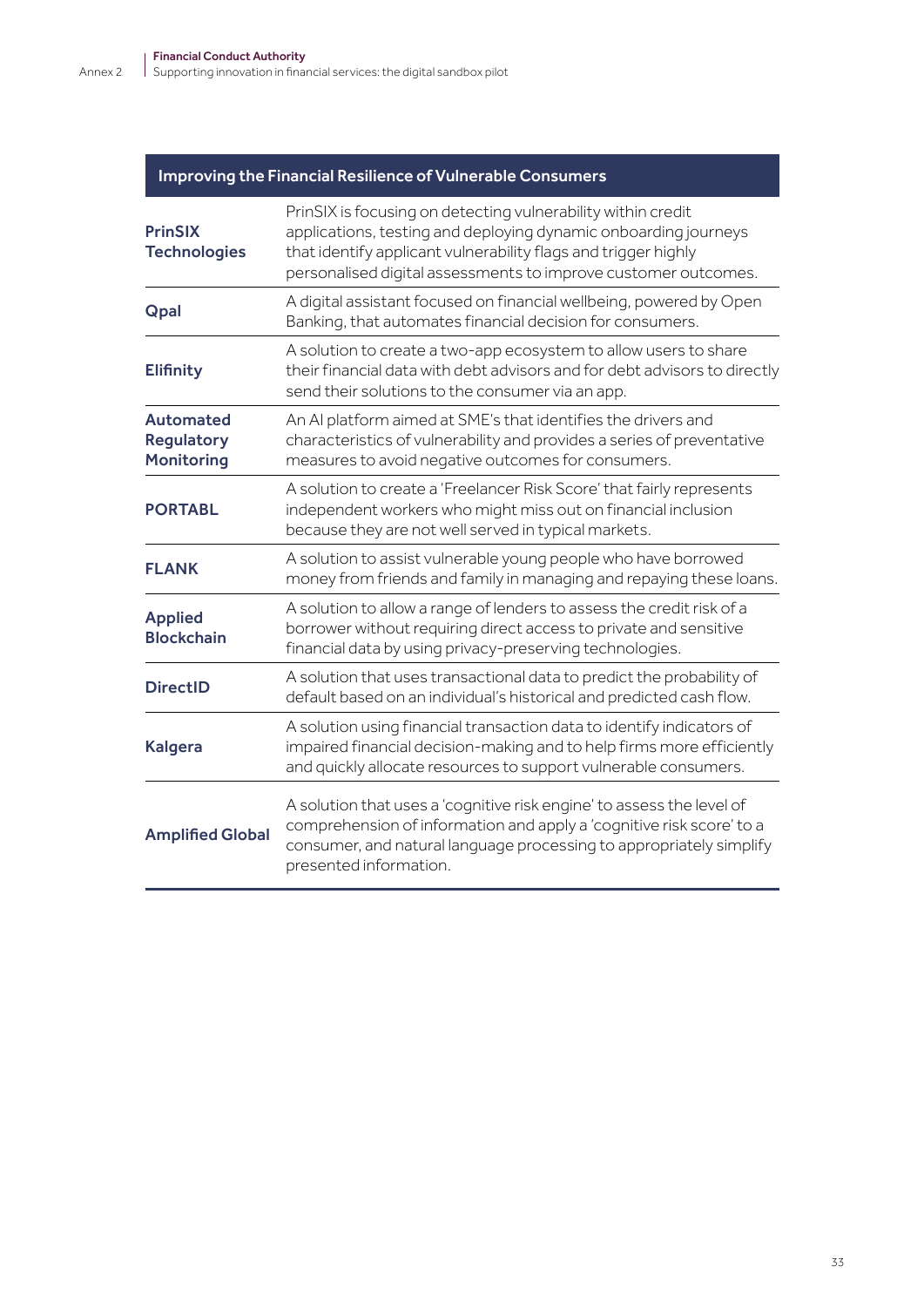| <b>Improving Access to finance for Small and Medium Enterprises</b> |                                                                                                                                                                                                          |  |  |
|---------------------------------------------------------------------|----------------------------------------------------------------------------------------------------------------------------------------------------------------------------------------------------------|--|--|
| <b>Fluence</b>                                                      | A solution that uses natural language processing AI to interpret and<br>analyse financial applications and claims handling processes in order<br>to automatically interpret new applications and claims. |  |  |
| <b>Open Banking</b><br>Reporting                                    | OBR creates analytical assessments, metrics, forecasts, network<br>and threat models for SMEs and lenders to build successful<br>businesses.                                                             |  |  |
| <b>Sota Signal</b><br><b>Analytics</b>                              | A solution to signal risk in a business's financial condition to reduce<br>uncertainty and create greater confidence in a lending counterparty.                                                          |  |  |
| <b>Company Watch</b><br>Ltd                                         | A solution to enable finance funding providers to predict, analyse and<br>risk assess the ability of a small business to repay credit within certain<br>time periods.                                    |  |  |
| <b>Fractal Labs</b>                                                 | A solution that uses Open Banking to create a cashflow forecast in<br>order to help assess the eligibility of SME's for small working capital<br>loans.                                                  |  |  |
| <b>Untangled</b><br><b>Finance</b>                                  | A solution using tokenised assets on a blockchain to enable simple,<br>cost-effective and transparent ways to securitise SME loans and<br>invoices.                                                      |  |  |